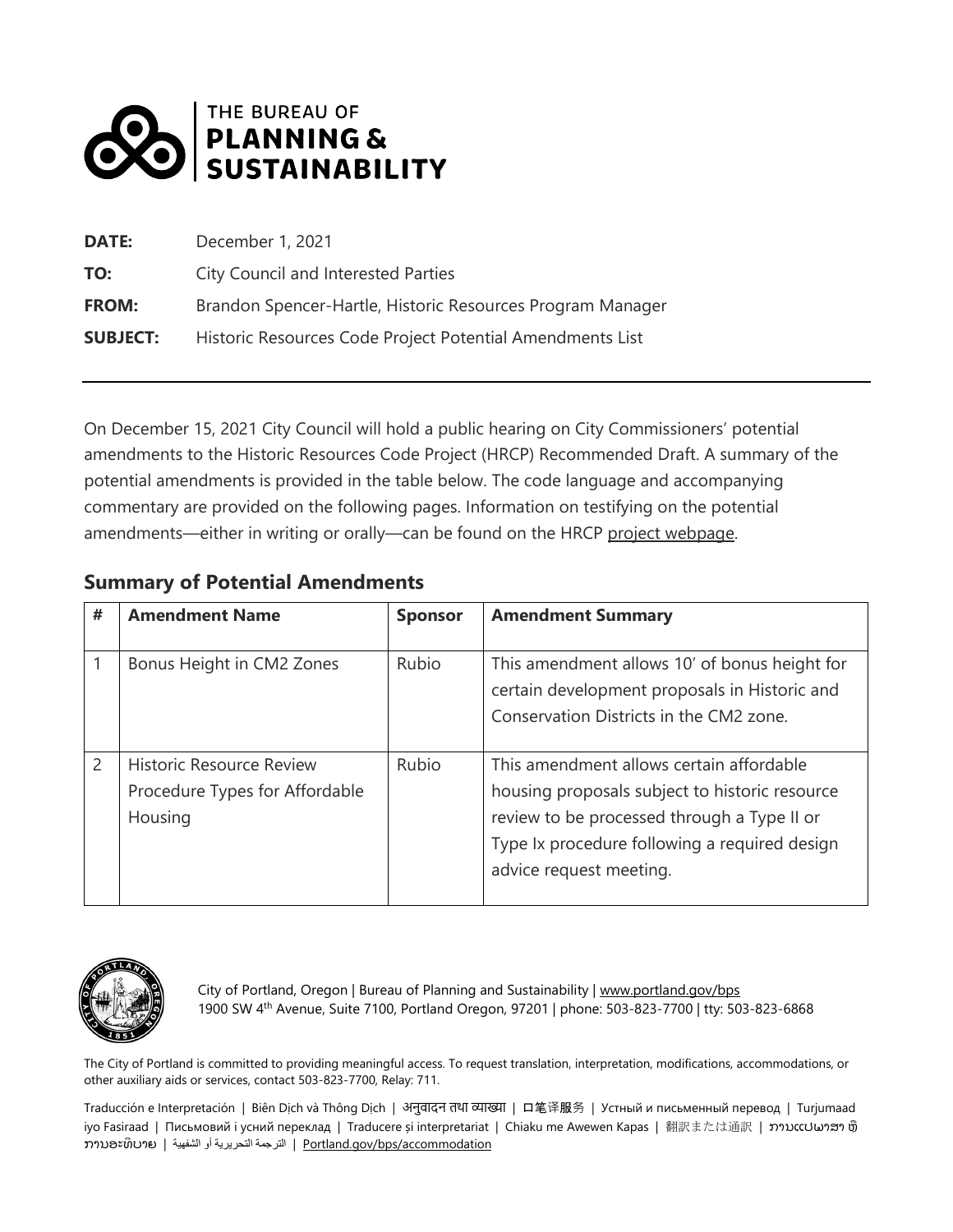| 3              | <b>Demolition Review Approval</b><br>Criteria                                                                 | Rubio | This amendment eliminates an existing<br>demolition review approval criterion related to<br>"reasonable economic use" and amends the<br>remaining demolition review approval criteria to<br>ensure underrepresented histories and<br>economic consequences to owners are<br>considered by the decision-maker. |
|----------------|---------------------------------------------------------------------------------------------------------------|-------|---------------------------------------------------------------------------------------------------------------------------------------------------------------------------------------------------------------------------------------------------------------------------------------------------------------|
| 4              | Refine 120-Day Delay                                                                                          | Ryan  | This amendment allows permits for interior<br>alterations to be issued during 120-day delay,<br>consistent with the applicability of historic<br>resource review.                                                                                                                                             |
| 5              | Legislative Land Use<br><b>Recommendations Concerning</b><br>Establishment or Removal of<br><b>Districts</b>  | Mapps | This amendment allows for independent<br>recommendations from the Planning and<br>Sustainability Commission and the Historic<br>Landmarks Commission concerning the<br>designation or removal of Historic and<br><b>Conservation Districts.</b>                                                               |
| 6              | <b>Maintain Existing Historic</b><br>Landmarks Commission<br><b>Membership Categories</b>                     | Mapps | This amendment maintains the existing<br>membership categories for the 7-member<br>Historic Landmarks Commission.                                                                                                                                                                                             |
| $\overline{7}$ | <b>Historic Resource Review</b><br>Procedure Types for New<br>Chinatown/Japantown Historic<br><b>District</b> | Mapps | This amendment allows any Type III historic<br>resource review proposal in the New<br>Chinatown/Japantown Historic District to be<br>processed as a Type II review following a<br>required design advice request meeting.                                                                                     |
| 8              | Minor and Technical<br>Amendments                                                                             | Rubio | This amendment is a slate of minor and<br>technical changes intended to clarify and<br>improve the zoning code.                                                                                                                                                                                               |



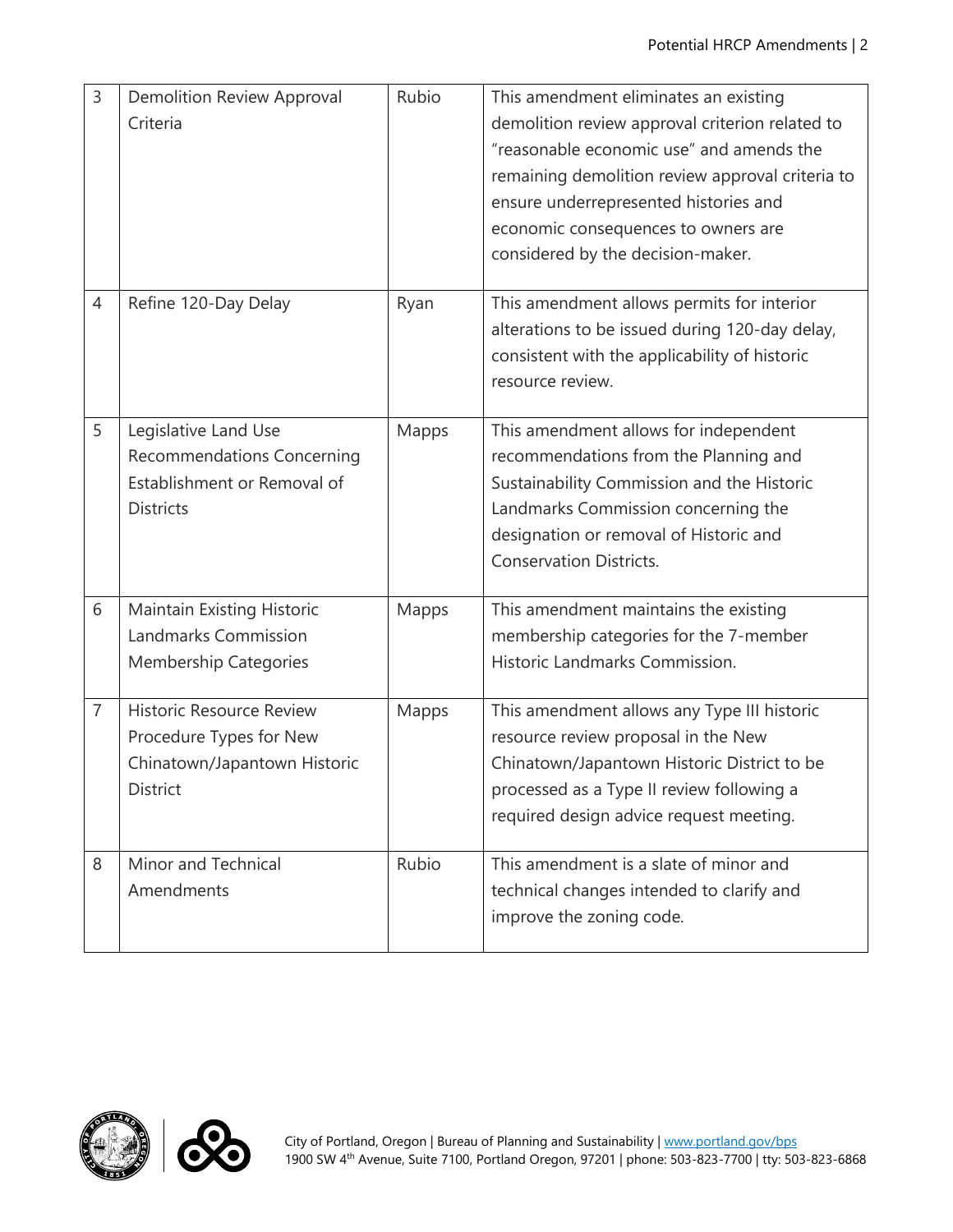## **How to Read this Document**

Strikethrough and underline are used to show potential changes to the current code. Chapter 33.445 is replaced in its entirety; strikethrough and underline are not used to show potential changes to that chapter. Text shading is used for informational purposes to highlight where potential code amendments depart from the Recommended Draft code language.



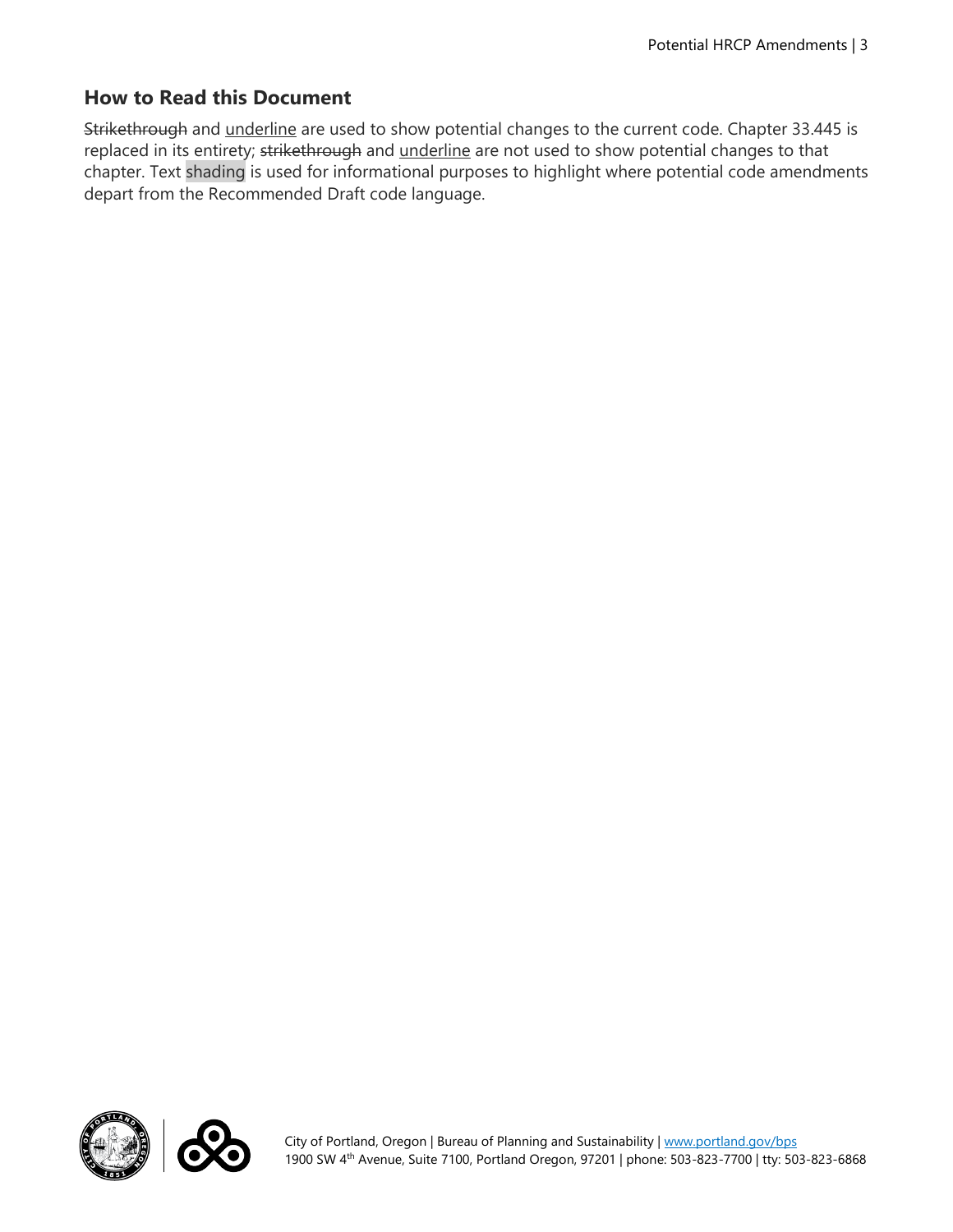# **Amendment #1: Bonus Height in CM2 Zones**

*This amendment allows 10' of bonus height for certain development proposals in Historic and Conservation Districts in the CM2 zone. This change aligns Historic and Conservation Districts with the existing 10' bonus height allowance for sites in the CM2 zone that have a Comprehensive Plan Map designation of Mixed Use–Urban Center or Mixed Use–Civic Corridor and are located within the Design overlay zone. This 10' bonus height allowance is already allowed in portions of the Kenton Commercial Historic District, Alphabet Historic District, Mississippi Conservation District, and Piedmont Conservation District that are also in the Design overlay zone. The amendment prohibits use of the bonus on sites where a landmark or contributing resource was demolished in the past 10 years, ensuring the added bonus height does not encourage demolition of historic resources.* 

| <b>Table 130-3</b><br><b>Summary of Bonus FAR and Height</b> |            |              |                |                 |                |                |
|--------------------------------------------------------------|------------|--------------|----------------|-----------------|----------------|----------------|
|                                                              |            | CM1          | CM2            | CM <sub>3</sub> | <b>CE</b>      | <b>CX</b>      |
| <b>Overall Maximums Per Zone</b>                             |            |              |                |                 |                |                |
| Maximum FAR with bonus                                       |            | $2.5$ to $1$ | $4$ to $1$     | $5$ to $1$      | $4$ to $1$     | 6 to 1         |
| Maximum height with bonus                                    |            | 35 ft.       | 55 ft. [1]     | 75 ft.          | 45 ft.         | 85 ft.         |
|                                                              |            |              | 75 ft. [2]     | 120 ft. [2]     |                | 120 ft. [2]    |
| <b>Increment of Additional FAR and Height Per Bonus</b>      |            |              |                |                 |                |                |
| <b>Inclusionary Housing</b>                                  | <b>FAR</b> | $1$ to $1$   | $1.5$ to $1$   | $2$ to $1$      | $1$ to $1$     | $2$ to $1$     |
| (see 33.130.212.C)                                           | Height     | none         | $10$ ft.       | $10$ ft.        | none           | 10 ft.         |
| Affordable Commercial Space                                  | <b>FAR</b> | $0.5$ to $1$ | $0.75$ to $1$  | $1$ to $1$      | $0.5$ to $1$   | $1$ to $1$     |
| (see 33.130.212.D)                                           | Height     | none         | $10$ ft.       | 10 ft.          | none           | 10 ft.         |
| Planned Development                                          | <b>FAR</b> | none         | $1.5$ to $1$   | $2$ to $1$      | $1.5$ to $1$   | $2$ to $1$     |
| (see 33.130.212.E)                                           | Height     | none         | up to $30$ ft. | up to $55$ ft.  | up to $30$ ft. | up to $45$ ft. |

#### **Amend Table 130-3:**

[1] Bonus height in the CM2 zone is only allowed on sites that are within a Historic District, Conservation District, or the Design Overlay Zone and that have a Comprehensive Plan Map designation of Mixed Use–Urban Center or Mixed Use–Civic Corridor. Bonus height on a site where a Historic or Conservation Landmark or a contributing structure in a Historic or Conservation District has been demolished within the past ten years is prohibited unless the landmark or contributing structure was destroyed by fire or other causes beyond the control of the owner or the only structure on the site that was demolished was an accessory structure.

[2] This larger overall maximum is only allowed through the Planned Development bonus option and required Planned Development Review.



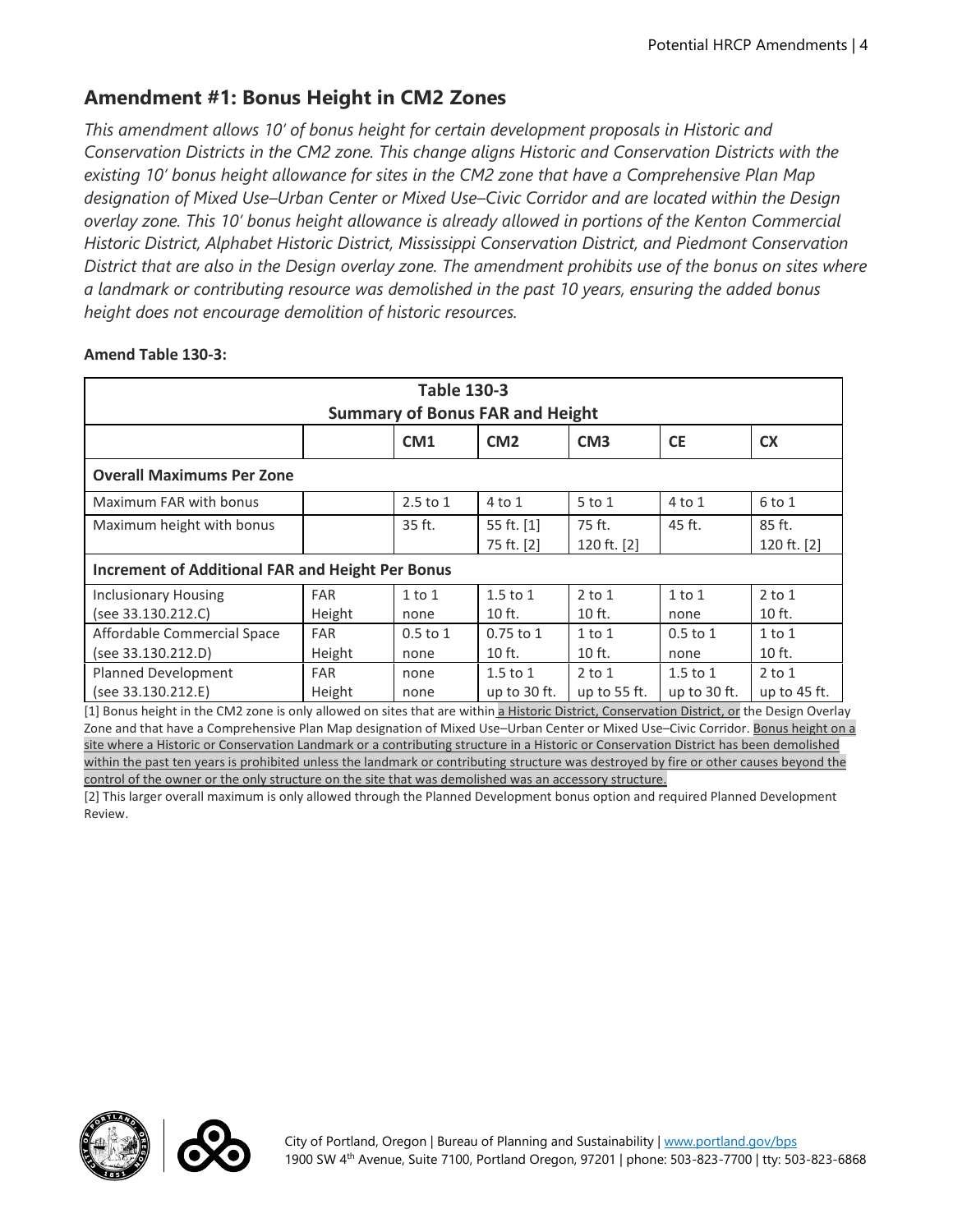# **Amendment #2: Historic Resource Review Procedure Types for Affordable Housing**

*This amendment changes Tables 846-1, 846-2, 846-3, and 846-4 to revise the historic resource review land use procedure types for development of certain affordable housing projects affecting a Historic or Conservation Landmark or located within a Historic or Conservation District. This amendment allows certain affordable housing proposals to be processed through a Type II review, with a required design advice request meeting, in lieu of a Type III procedure. This amendment also allows a narrower subset of affordable housing proposals to be processed through a Type Ix review, with a required design advice request meeting. Note: Numerous amendments affect the footnotes to the historic resource review procedure type tables in Chapter 33.846; Footnote numbering will be adjusted as necessary following the City Council's vote on amendments.*

| <b>Table 846-1</b>                            |                   |                                                                   |                     |  |
|-----------------------------------------------|-------------------|-------------------------------------------------------------------|---------------------|--|
|                                               |                   | <b>Procedure Types for proposals affecting Historic Landmarks</b> |                     |  |
| Proposal                                      | Zone              | <b>Threshold</b>                                                  | Procedure           |  |
| Relocation                                    | All               | Historic Landmark                                                 | Type III            |  |
|                                               |                   | Contributing accessory structure                                  | Type II             |  |
|                                               |                   | Floor area                                                        | <b>Type III [1]</b> |  |
|                                               |                   | $> 5,000$ sq. ft.                                                 |                     |  |
| New structure                                 | All               | Floor area > 800 sq. ft. and $\leq$                               | Type II [1]         |  |
|                                               |                   | 5,000 sq. ft.                                                     |                     |  |
|                                               |                   | Floor area $\leq 800$ sq. ft.                                     | Type Ix             |  |
| Alterations of a landmark-designated interior |                   | Project value<br>$>$ \$459,450                                    | Type III            |  |
| public space                                  | All               | Project value                                                     |                     |  |
|                                               |                   | ≤ \$459,450                                                       | Type II             |  |
| Mechanical equipment                          | All               | Exterior                                                          | Type Ix             |  |
| Awnings                                       | All               | New or replacement                                                | Type Ix             |  |
|                                               | $C, E, I, RX, CI$ | Sign area                                                         |                     |  |
| Signs                                         | All               | $<$ 150 sq. ft.                                                   | Type Ix             |  |
|                                               | RF-RM4            | Affected facade or roof area < 150                                | Type I              |  |
|                                               |                   | sq. ft.                                                           |                     |  |
|                                               |                   | Affected facade or roof area >50                                  |                     |  |
| Alteration to the exterior of a structure     |                   | sq. ft. and < 500 sq. ft.                                         | Type Ix             |  |
|                                               | C, E, I, RX, CI   |                                                                   |                     |  |
|                                               |                   | Affected facade or roof area ≤ 50<br>sq. ft.                      | Type I              |  |
| Historic restoration                          | RF-RHAII          |                                                                   | Type I              |  |
| Alteration to accommodate persons with        |                   |                                                                   |                     |  |
| disabilities, seismic improvements, or solar  | All               |                                                                   | Type I              |  |
| energy systems.                               |                   |                                                                   |                     |  |
| Paving and landscaping                        | All               | Affected site area < 800 sq. ft.                                  | Type I              |  |
|                                               |                   | Project value                                                     |                     |  |
| Any other non-exempt exterior alteration or   | All               | $>$ \$459,450                                                     | Type III [1]        |  |
| historic<br>restoration proposal              |                   | Project value                                                     |                     |  |
|                                               |                   | $\le$ \$459,450                                                   | Type II [1]         |  |

## **Amend Tables 846-1 and 846-3:**



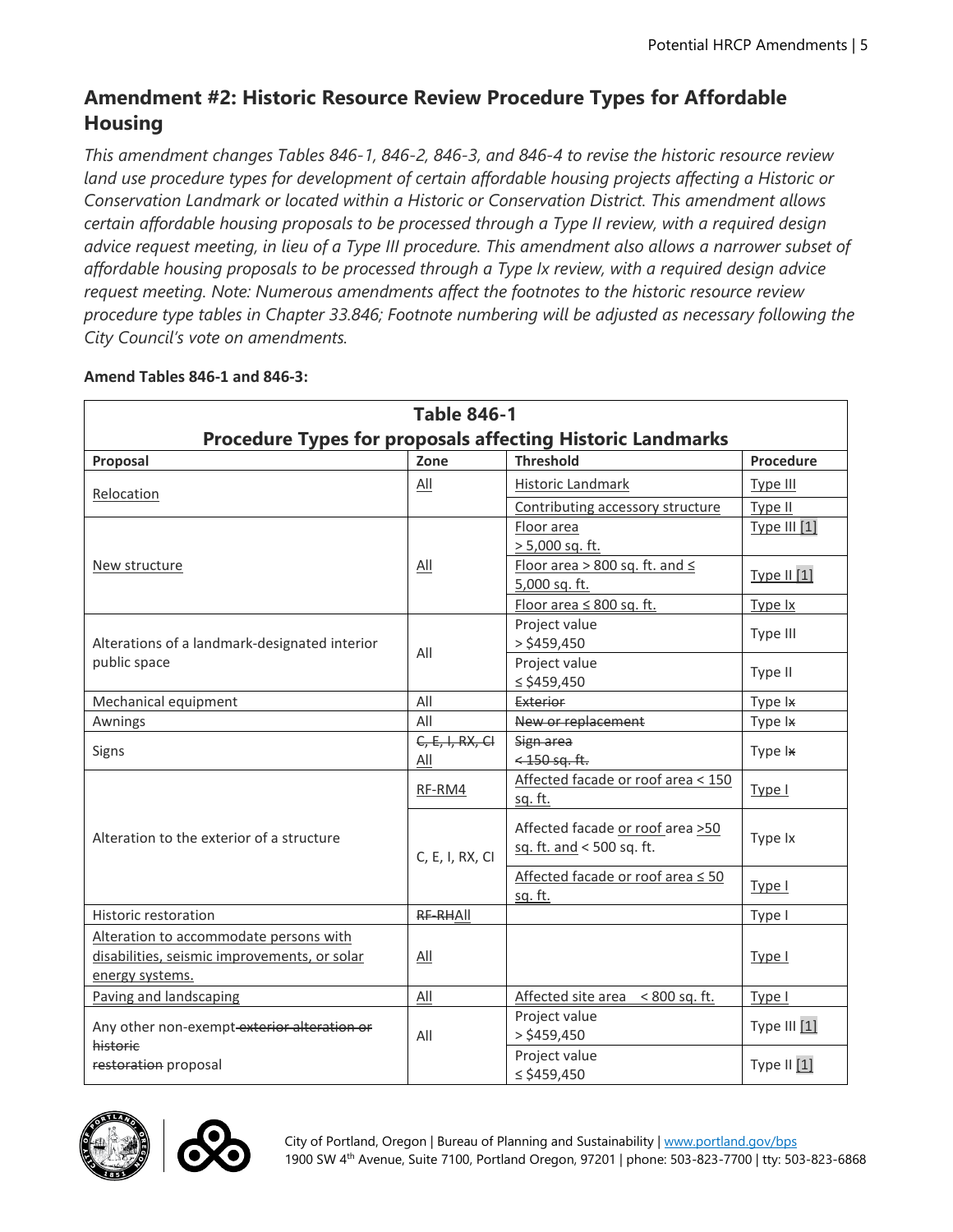[1] Affordable housing projects may choose a Type II or Type Ix review procedure. A Type II procedure is allowed if at least 50 percent of the total number of dwelling units on the site are affordable to those earning no more than 60 percent of the area median family income or an affordability level established by Title 30. A Type Ix procedure is allowed if at least 90 percent of the total number of dwelling units on the site are affordable to those earning no more than 60 percent of the area median family income or an affordability level established by Title 30. To qualify for one of these alternate procedure types, the applicant must provide a letter from the Portland Housing Bureau certifying that the development meets the affordability requirement and any administrative requirements of the Portland Housing Bureau, and a design advice request is required. See 33.730.050.B. The application for historic resource review may not be submitted before the required design advice request is held.

| <b>Table 846-2</b>                                                                                                                    |                   |                                                                       |               |  |
|---------------------------------------------------------------------------------------------------------------------------------------|-------------------|-----------------------------------------------------------------------|---------------|--|
|                                                                                                                                       |                   | <b>Procedure Types for proposals affecting Conservation Landmarks</b> |               |  |
| Proposal                                                                                                                              | Zone              | <b>Threshold</b>                                                      | Procedure     |  |
|                                                                                                                                       |                   | <b>Conservation Landmark</b>                                          | Type III      |  |
| Relocation                                                                                                                            | <b>All</b>        | Contributing accessory structure                                      | Type Ix       |  |
|                                                                                                                                       | All               | Floor area > 800 sq. ft.                                              | Type II $[1]$ |  |
| New structure                                                                                                                         |                   |                                                                       |               |  |
|                                                                                                                                       |                   | Floor area $\leq 800$ sq. ft.                                         | Type Ix       |  |
| Mechanical equipment                                                                                                                  | All               |                                                                       | Type I        |  |
| <u>Awnings</u>                                                                                                                        | All               |                                                                       | Type I        |  |
| Signs                                                                                                                                 | $C, E, I, RX, CI$ | Sign area                                                             | Type Ix       |  |
|                                                                                                                                       | All               | $<$ 450 sq. ft.                                                       |               |  |
|                                                                                                                                       | RF-RM4            | Affected facade or roof area < 150<br>sq. ft.                         | Type I        |  |
| Alteration to the exterior of a structure                                                                                             | C, E, I, RX, CI   | Affected facade or roof area >50<br>sq. ft. and < 500 sq. ft.         | Type Ix       |  |
|                                                                                                                                       |                   | Affected facade or roof area ≤ 50<br>sq. ft.                          | Type I        |  |
| Historic restoration                                                                                                                  | RF-RHAII          |                                                                       | Type I        |  |
| Alteration to accommodate persons with<br>disabilities, seismic improvements, or solar<br>energy systems.                             | All               |                                                                       | Type I        |  |
| Paving and landscaping                                                                                                                | All               | Affected site area<br>< 800 sq. ft.                                   | Type I        |  |
| Any other non-exempt exterior alteration or<br>historic restoration proposal                                                          | All               |                                                                       | Type II [1]   |  |
| [1] Affordable housing projects may choose a Type Ix review procedure if at least 90 percent of the total number of dwelling units on |                   |                                                                       |               |  |
| the site are affordable to those earning no more than 60 percent of the area median family income or an affordability level           |                   |                                                                       |               |  |
| established by Title 30. To qualify for this alternate procedure type, the applicant must provide a letter from the Portland Housing  |                   |                                                                       |               |  |
| Bureau certifying that the development meets the affordability requirement and any administrative requirements of the Portland        |                   |                                                                       |               |  |
| Housing Bureau, and a design advice request is required. See 33.730.050.B. The application for historic resource review may not be    |                   |                                                                       |               |  |
| submitted before the required design advice request is held.                                                                          |                   |                                                                       |               |  |



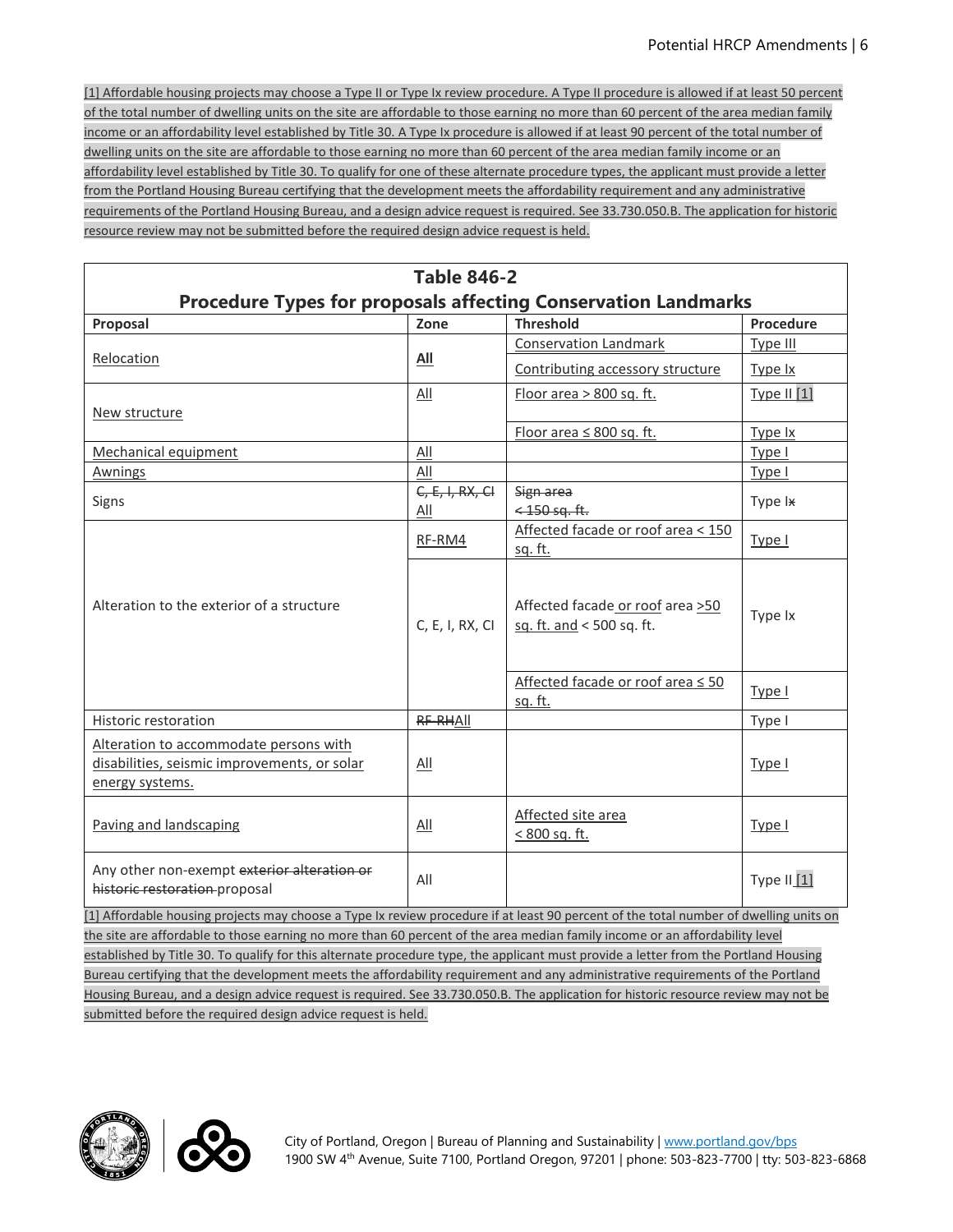|                                                                                                                                 | <b>Table 846-3</b> |                                                                  |              |  |  |  |
|---------------------------------------------------------------------------------------------------------------------------------|--------------------|------------------------------------------------------------------|--------------|--|--|--|
|                                                                                                                                 |                    | <b>Review procedures for proposals within Historic Districts</b> |              |  |  |  |
| <b>Threshold</b><br>Proposal<br>Zone<br><b>Review Type</b>                                                                      |                    |                                                                  |              |  |  |  |
|                                                                                                                                 | All                | Contributing resource                                            | Type III     |  |  |  |
| Relocation                                                                                                                      |                    | Contributing accessory structure                                 | Type II      |  |  |  |
|                                                                                                                                 | All                | Project value                                                    |              |  |  |  |
|                                                                                                                                 | RF-RH              | > \$459,450 Floor area > 5,000 sq.                               | Type III [1] |  |  |  |
| New structure                                                                                                                   |                    | ft.                                                              |              |  |  |  |
| New accessory structure                                                                                                         |                    | Project value                                                    |              |  |  |  |
|                                                                                                                                 |                    | ≤ \$459,450 Floor area > 800 sq. ft.                             | Type II [1]  |  |  |  |
|                                                                                                                                 |                    | and $\leq 5,000$ sq. ft.                                         |              |  |  |  |
|                                                                                                                                 |                    | Floor area $\leq 800$ sq. ft.                                    | Type Ix      |  |  |  |
| Window replacement                                                                                                              | <b>RF-R2.5</b>     |                                                                  | Type I       |  |  |  |
| Mechanical equipment                                                                                                            | All                |                                                                  | Type I       |  |  |  |
| <b>Awnings</b>                                                                                                                  | All                |                                                                  | Type I       |  |  |  |
| Signs                                                                                                                           | $C, E, I, RX, CH$  | Sign area                                                        | Type Ix      |  |  |  |
|                                                                                                                                 | <u>All</u>         | $<$ 150 sq. ft.                                                  |              |  |  |  |
|                                                                                                                                 | C, E, I, RX, CI    | Affected facade or roof area >50<br>sq. ft. and < 500 sq. ft.    | Type Ix      |  |  |  |
| Alteration to the exterior of a structure<br>Alteration to the exterior of a structure                                          |                    | Affected facade or roof area ≤ 50<br>sq. ft.                     | Type I       |  |  |  |
|                                                                                                                                 | RF-RHM4            | Affected facade or roof area < 150<br>sq. ft.                    | Type I       |  |  |  |
| Historic restoration                                                                                                            | RF-RHAII           |                                                                  | Type I       |  |  |  |
| Alteration to accommodate persons with<br>disabilities, seismic improvements, or solar<br>energy systems.                       | All                |                                                                  | Type I       |  |  |  |
| Paving and landscaping                                                                                                          | All                | Affected site area < 800 sq. ft.                                 | Type I       |  |  |  |
| Any other non-exempt exterior alteration or<br>historic restoration proposal                                                    | All                | Project value<br>$>$ \$459,450                                   | Type III [1] |  |  |  |
|                                                                                                                                 |                    | Project value<br>$\le$ \$459,450                                 | Type II [1]  |  |  |  |
| [1] Affordable housing projects may choose a Type II or Type Ix review procedure. A Type II procedure is allowed if at least 50 |                    |                                                                  |              |  |  |  |
| percent of the total number of dwelling units on the site are affordable to those earning no more than 60 percent of the area   |                    |                                                                  |              |  |  |  |

percent of the total number of dwelling units on the site are affordable to those earning no more than 60 percent of the area median family income or an affordability level established by Title 30. A Type Ix procedure is allowed if at least 90 percent of the total number of dwelling units on the site are affordable to those earning no more than 60 percent of the area median family income or an affordability level established by Title 30. To qualify for one of these alternate procedure types, the applicant must provide a letter from the Portland Housing Bureau certifying that the development meets the affordability requirement and any administrative requirements of the Portland Housing Bureau, and a design advice request is required. See 33.730.050.B. The application for historic resource review may not be submitted before the required design advice request is held.



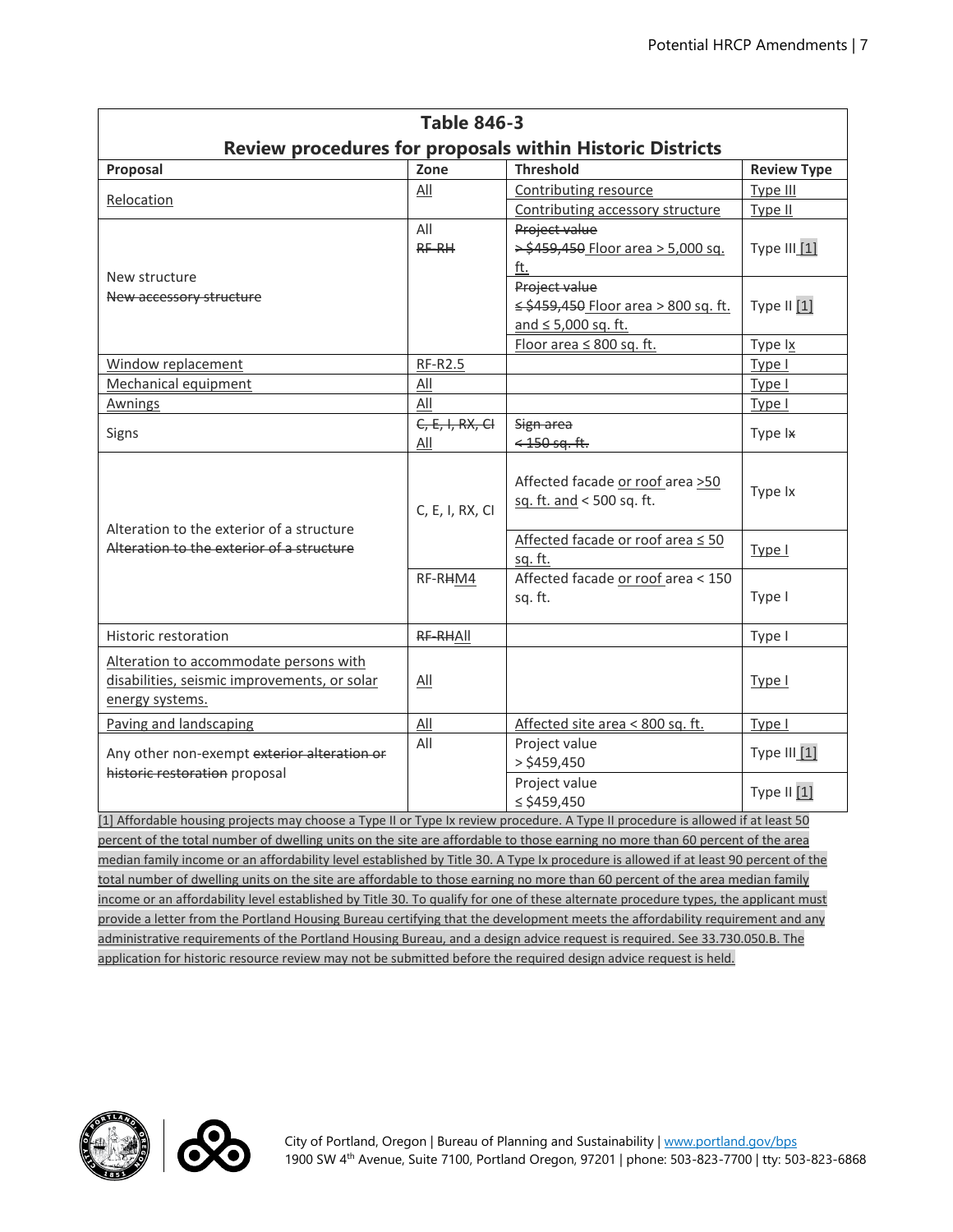| <b>Table 846-4</b>                                                                                                                   |                               |                                                                      |                    |  |
|--------------------------------------------------------------------------------------------------------------------------------------|-------------------------------|----------------------------------------------------------------------|--------------------|--|
|                                                                                                                                      |                               | <b>Review procedures for proposals within Conservation Districts</b> |                    |  |
| Proposal                                                                                                                             | Zone                          | <b>Threshold</b>                                                     | <b>Review Type</b> |  |
| Relocation                                                                                                                           | All                           | Contributing resource                                                | Type III           |  |
|                                                                                                                                      |                               | Contributing accessory structure                                     | Type Ix            |  |
| New structure                                                                                                                        | All                           | Floor area > 800 sq. ft.                                             | Type II [1]        |  |
|                                                                                                                                      |                               | Floor area $\leq 800$ sq. ft.                                        | Type Ix            |  |
| New accessory structure                                                                                                              | $RF-RH$                       |                                                                      | Type +             |  |
| Window replacement                                                                                                                   | RF-R2.5                       |                                                                      | Type I             |  |
| Mechanical equipment                                                                                                                 | All                           |                                                                      | Type I             |  |
| Awnings                                                                                                                              | All                           |                                                                      | Type I             |  |
| Signs                                                                                                                                | $C, E, I, RX, CI$             | Sign area                                                            | Type Ix            |  |
|                                                                                                                                      | <u>All</u><br>C, E, I, RX, CI | $<$ 150 sq. ft.                                                      |                    |  |
|                                                                                                                                      |                               | Affected facade or roof area >50                                     | Type Ix            |  |
|                                                                                                                                      |                               | sq. ft. and < 500 sq. ft.                                            |                    |  |
| Alteration to the exterior of a structure                                                                                            |                               | Affected facade or roof area ≤ 50                                    | Type I             |  |
| Alteration to the exterior of a structure                                                                                            |                               | sq. ft.                                                              |                    |  |
|                                                                                                                                      | RF-RHM4                       | Affected facade or roof area < 150<br>sq. ft.                        | Type I             |  |
| Historic restoration                                                                                                                 | RF-RHAII                      |                                                                      | Type I             |  |
| Alteration to accommodate persons with                                                                                               |                               |                                                                      |                    |  |
| disabilities, seismic improvements, or solar                                                                                         | All                           |                                                                      | Type I             |  |
| energy systems.                                                                                                                      |                               |                                                                      |                    |  |
| Paving and landscaping                                                                                                               | All                           | Affected site area < 800 sq. ft.                                     | Type I             |  |
| Any other non-exempt exterior alteration or                                                                                          | All                           |                                                                      | Type II $[1]$      |  |
| historic restoration proposal                                                                                                        |                               |                                                                      |                    |  |
| [1] Affordable housing projects may choose a Type Ix review procedure if at least 90 percent of the total number of dwelling units   |                               |                                                                      |                    |  |
| on the site are affordable to those earning no more than 60 percent of the area median family income or an affordability level       |                               |                                                                      |                    |  |
| established by Title 30. To qualify for this alternate procedure type, the applicant must provide a letter from the Portland Housing |                               |                                                                      |                    |  |
| Bureau certifying that the development meets the affordability requirement and any administrative requirements of the Portland       |                               |                                                                      |                    |  |
| Housing Bureau, and a design advice request is required. See 33.730.050.B. The application for historic resource review may not      |                               |                                                                      |                    |  |
| be submitted before the required design advice request is held.                                                                      |                               |                                                                      |                    |  |



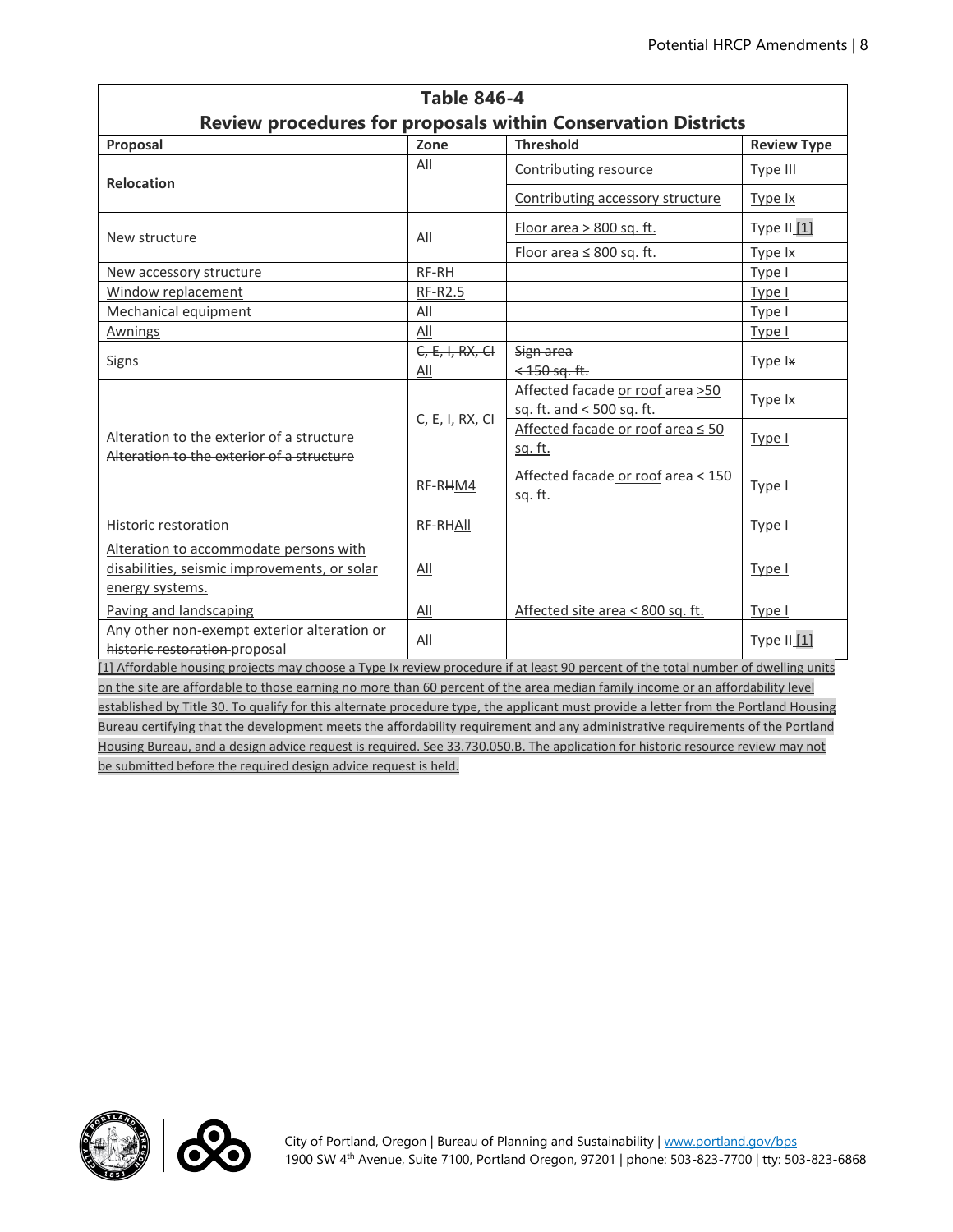## **Amendment #3: Demolition Review Approval Criteria**

*This amendment revises the approval criteria for demolition review. The amendment deletes an existing demolition review approval criterion related to "reasonable economic use" and deletes supplemental application requirements related to that criterion. This amendment also adds two additional factors that must be considered under the remaining approval criteria for demolition review, except for proposals to demolish an accessory structure. The two new factors expand on the minimum factors that must be considered in demolition review under State Rule.* 

*One new factor requires consideration of the economic consequences of demolition—or denial of demolition—for both the property owner and the community. This factor allows the decision-maker to consider such information as any economic hardships affecting a property owner, the financial feasibility of preserving the resource, and/or the economic benefits or burdens to the community of demolishing the resource.* 

*The other new factor requires consideration of any significant association between the resource and historically marginalized people or groups. This factor allows the decision-maker to consider such information as the historical or current significance of the resource to underrepresented communities, the resource's association with individuals or events that had an effect on historically marginalized peoples, and/or the absence of any known relationship between the resource and historically marginalized peoples.* 

*The factors are not approval criteria, but information that must be presented before a decision-maker prior a decision being made against one of the approval criteria. If information supporting a factor is not available—as may be the case for a resource with no known association with a historically marginalized individual or community—then the information presented before the decision-maker must acknowledge the absence of available evidence related to the factor(s).* 

## **Delete 33.846.080.C; Reletter 33.846.080.D to .C; Amend 33.846.080.C:**

- **C. Approval criteria.** Proposals to demolish a historic resource will be approved if the review body finds that one of the following approval criteria is met:
	- 1. Denial of a demolition permit would effectively deprive the owner of all reasonable economic use of the site;
	- 21. Demolition of the resource has been evaluated against and, on balance, demolition has been found to be equally or more supportive of therelevant goals and policies of the Comprehensive Plan, and any relevant area plans, than preservation, rehabilitation, or reuse of the resource. The evaluation maymust consider factors such as:
		- a. The resource's age, condition, historic integrity, historic significance, design or construction rarity, value to the community, and association with historically marginalized individuals or communities;
		- b. The economic consequences for the owner and the community;
		- ac. The merits of demolition;
		- bd. The merits of development that could replace the demolished resource, either as specifically proposed for the site or as allowed under the existing zoning;



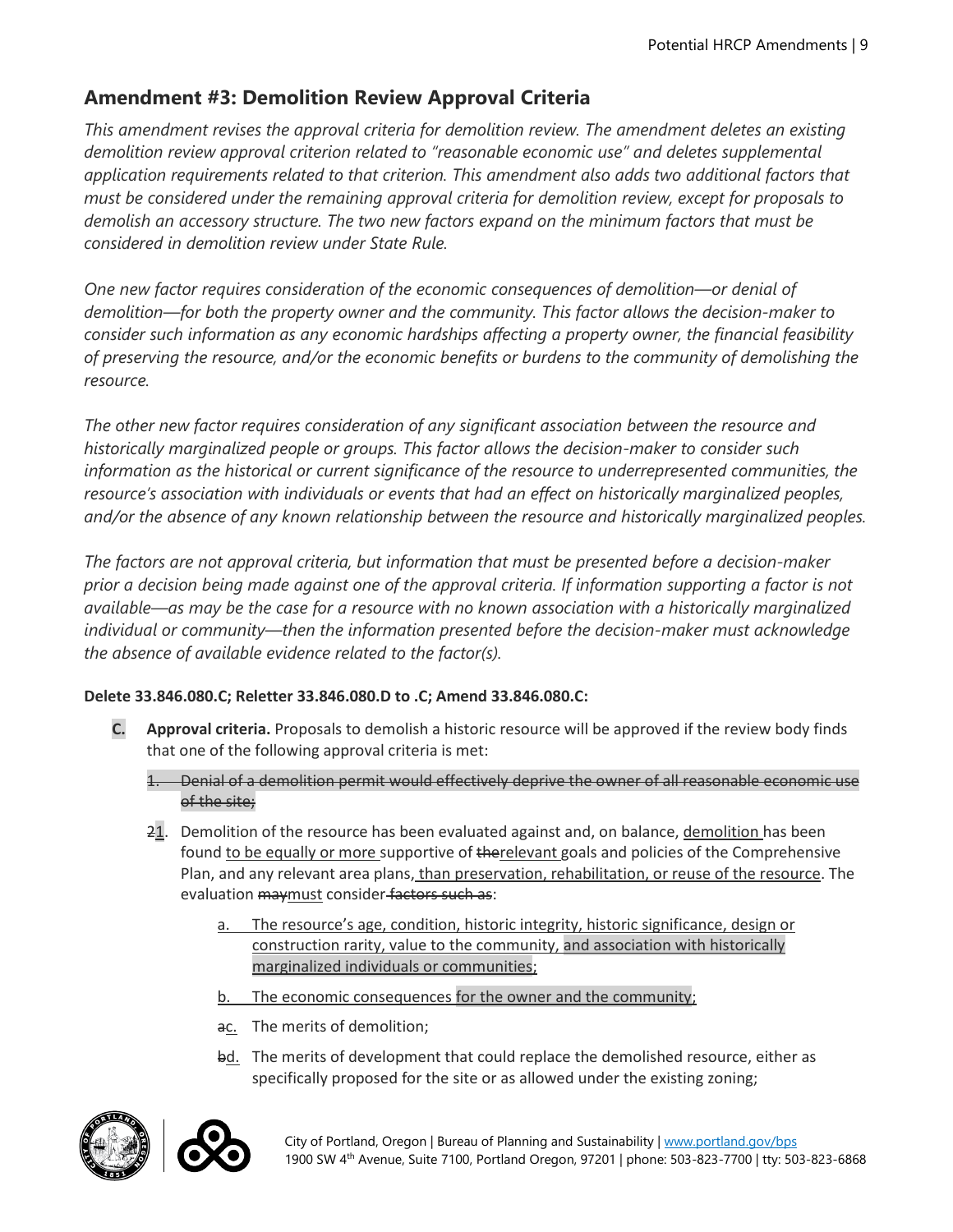- c. The effect demolition of the resources would have on the area's desired character;
- d. The effect that redevelopment on the site would have on the area's desired character;
- e. The merits of preserving the resource, taking into consideration the purposes described in Subsection A; and
- f. Any proposed mitigation for the demolition.
- 2. The proposal is to demolish a contributing resource in a Conservation District or National Register District, and demolition of the resource will be mitigated to enhance, preserve, or restore the archaeological, architectural, cultural, or historic significance or integrity of the district. The mitigation must be responsive to the significance and integrity of the resource proposed for demolition. The evaluation must consider:
	- a. The resource's age, condition, historic integrity, historic significance, design or construction rarity, value to the community, and association with historically marginalized individuals or communities;
	- b. The economic consequences for the owner and the community;
	- c. Relevant goals and policies of the Comprehensive Plan.
- 3. The proposal is to demolish a contributing resource in a single-dwelling zone in a National Register District, and demolition of the resource will facilitate the creation of more deeply affordable dwelling units than could practicably result from preservation, rehabilitation, or reuse of the resource. In this case, deeply affordable means permanently affordable to those earning no more than 60 percent of the area median family income. The evaluation must consider:
	- a. The resource's age, condition, historic integrity, historic significance, design or construction rarity, value to the community, and association with historically marginalized individuals or communities;
	- b. The economic consequences for the owner and the community;
	- c. Relevant goals and policies of the Comprehensive Plan.
- 4. The proposal is to demolish an accessory structure, and demolition of the resource will not significantly diminish the architectural, cultural, or historic significance or integrity of the associated landmark or district.



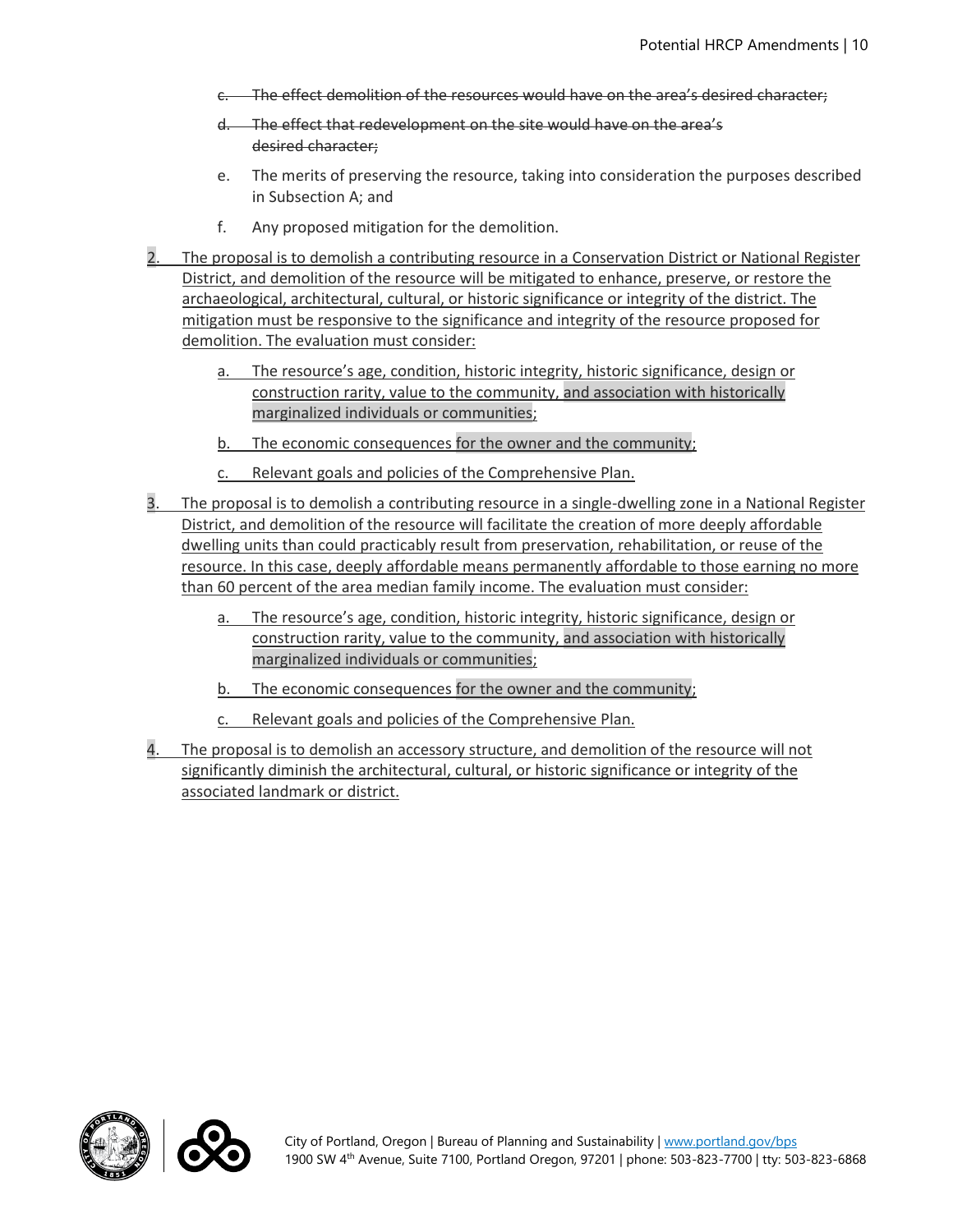# **Amendment #4: Refine 120-Day Delay**

*This amendment specifies that only issuance of permits for demolition or exterior alteration are suspended during 120-day delay (AKA demolition delay). This change narrows existing code language that was adopted in 2017 for consistency with other historic resource protections, including historic resource review, that generally regulate physical changes to the exterior of historic resources and do not regulate changes to the interior of historic resources.* 

*Note: Chapter 33.445 is replaced in its entirety, so strikethrough and underline are not used to show potential changes to this chapter. Text shading is used for informational purposes to highlight where this potential code amendments depart from the Recommended Draft code language.*

#### **Amend 33.445.340.B:**

**B. Suspension of permit issuance.** During the 120-day delay period, no permit for the demolition or exterior alteration of a Significant Resource may be issued. This suspension of permit issuance does not apply to relocation of a Significant Resource during the 120-day delay period.

## **Amend 33.445.340.C.2.a(2):**

- (2) Content of the posted notice. The notice must include the following information:
	- The date of the posted notice.
	- The address of the resource proposed for demolition.
	- A statement specifying what action triggered the 120-day delay procedure and this notice.
	- A statement that during the 120-day delay period, no building permit for the demolition or exterior alteration of a Significant Resource requested to be demolished may be issued, other than a permit for relocation of the resource.
	- A statement that the purpose of the 120-day delay is to allow time for notice and consideration of alternatives to demolition, including restoration, relocation, or salvage of materials.
	- A statement that building permits may be issued after the date on which the 120 day delay has ended.
	- The name, address, and telephone number of the owner or the party acting as an agent for the owner.



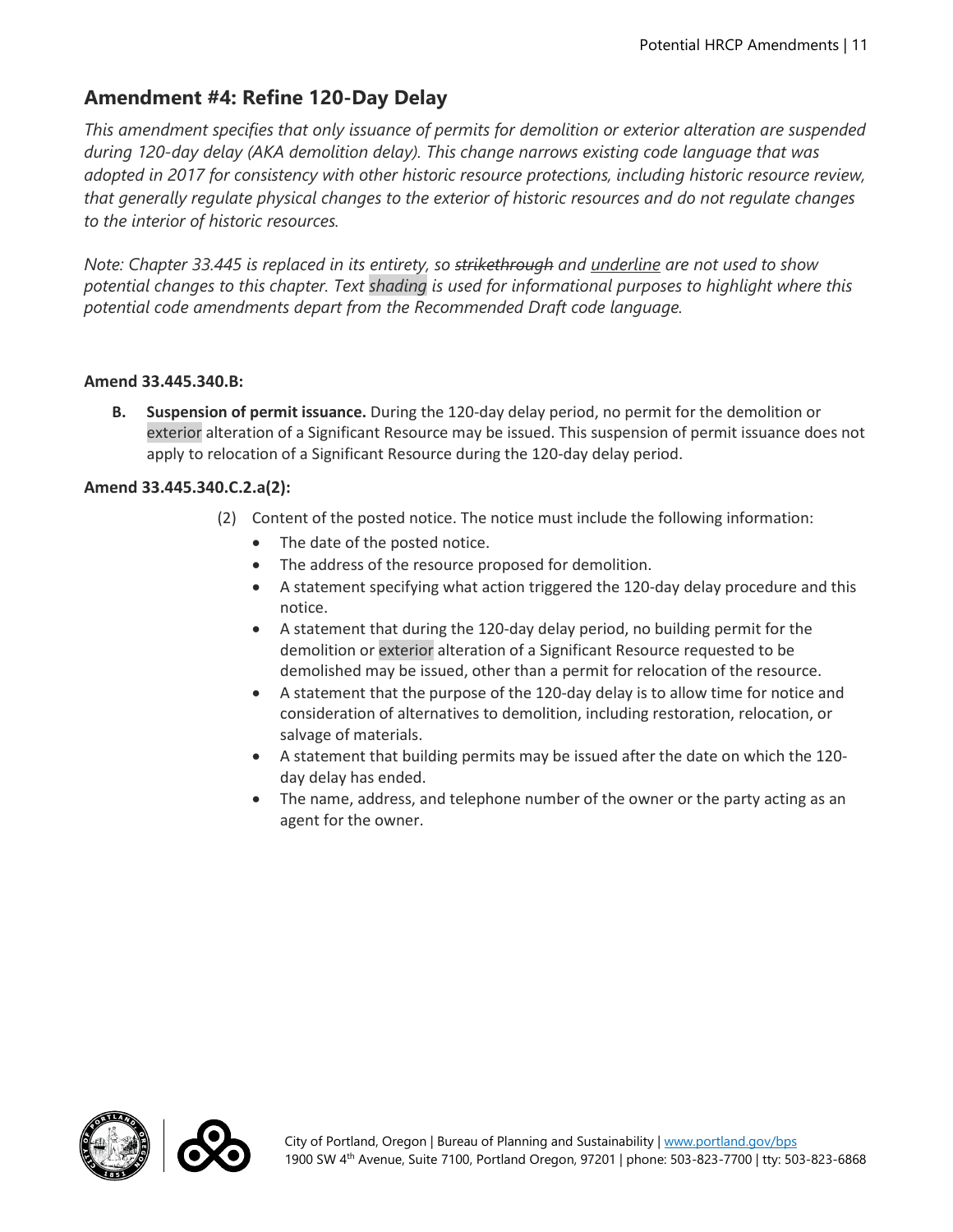# **Amendment #5: Legislative Land Use Recommendations Concerning Establishment and Removal of Districts**

*This amendment changes the legislative procedure for the designation and removal of Historic and Conservation Districts. It assigns both the Planning and Sustainability Commission and the Historic Landmarks Commission to make recommendations to City Council. This amendment retains the Recommended Draft's requirement for a joint hearing to be held between the two commissions prior to each Commission making its recommendation. This amendment allows for situations where the commissions may make different recommendations, as well as situations where neither commission recommends action.* 

#### **Amend 33.710.060.D.3:**

3. Recommending the establishment, amendment, or removal of Historic Districts and Conservation Districts to the Planning and Sustainability Commission and the City Council in legislative actions;

#### **Amend 33.720.030:**

## **33.720.030 Legislative Land Use Reviews**

- A. Legislative land use reviews, unless stated otherwise in Subsections B through Eor C, below, are assigned to the Planning and Sustainability Commission, who will make a recommendation to City Council.
- **B.** Design Gguidelines in Historic Districts and Conservation Districts require a recommendation from the Historic Landmarks Commission before being submitted to the City Council for adoption.
- **C.** Design guidelines in design districts require a recommendation from the Design Commission before being submitted to the City Council for adoption.
- **D.** Historic Landmark and Conservation Landmark designation and removal and Significant Resource identification require a recommendation from the Historic Landmarks Commission before being submitted to the City Council for adoption.
- **E.** Historic District and Conservation District designation and removal require a recommendation from the Planning and Sustainability Commission and Historic Landmarks Commission before being submitted to the City Council for adoption.
- **DF.** Final action on all legislative land use reviews is by the City Council.

#### **Amend 33.740.020.A:**

## **A. Hearing required.**

- 1. A Commission must hold at least one public hearing before recommending action on a legislative matter.
- 2. When a legislative matter includes the establishment or amendment of any design standards in 33.420 or the establishment or amendment of any design guidelines for design review, at least one joint public hearing with the Planning and Sustainability Commission and the Design Commission is required before each commission recommends action on the subject matter assigned to them.



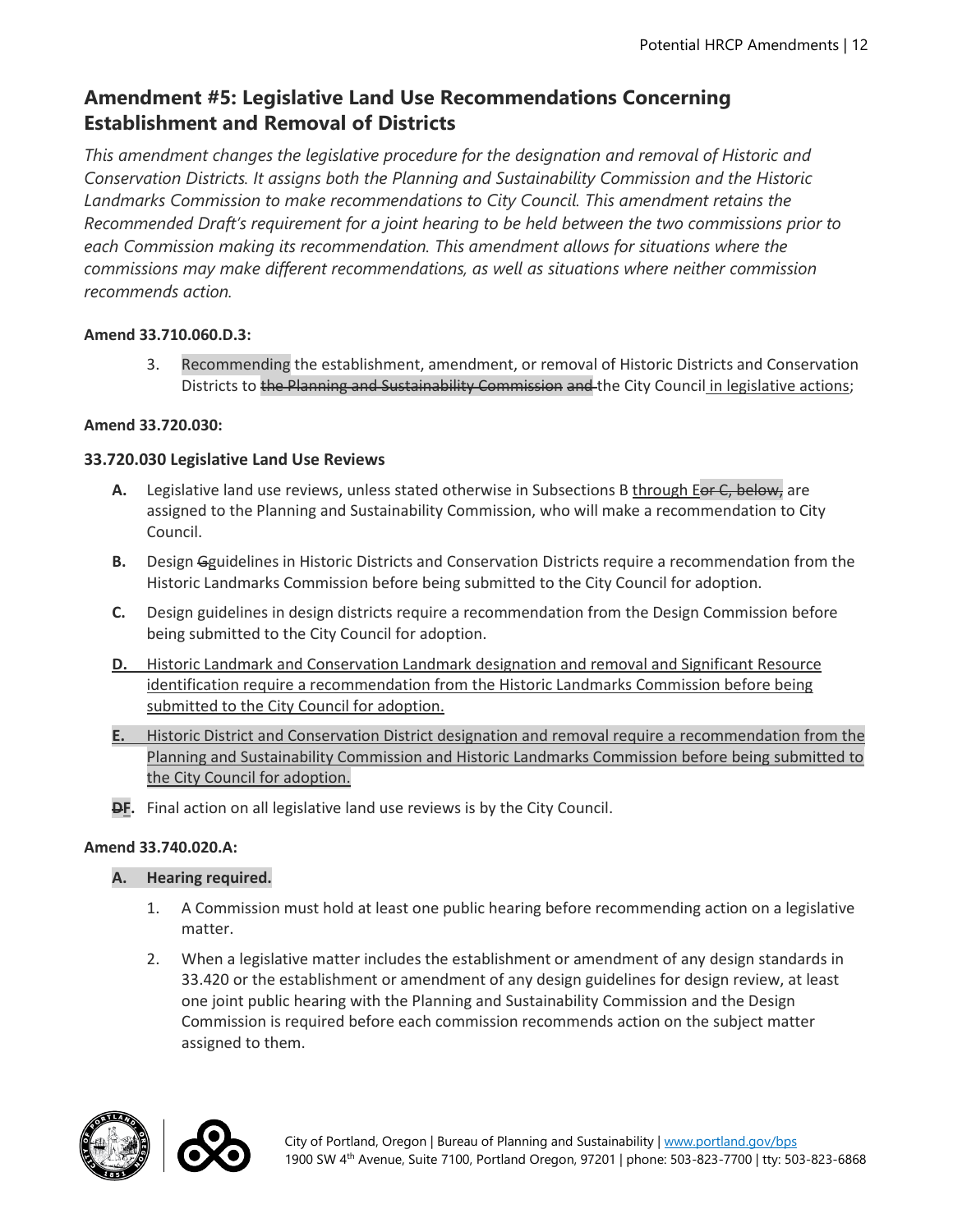3. When a legislative matter includes the designation of an entire Historic District or Conservation District or the removal of an entire Historic District or Conservation District, at least one joint public hearing with the Planning and Sustainability Commission and the Historic Landmarks Commission is required before each commission recommends action on the designation or removal.

#### **Amend 33.740.020.E:**

- **E. Commission recommendation and decision.**
	- 1. If only one Commission is assigned to make a recommendation on the legislative land use review and the assigned Commission decides that no action is appropriate, the matter is terminated. There is no appeal of the Commission's decision. If the City Council initiated the legislative action, the Commission must submit a report to the City Council on its recommendation not to act.
	- 2. If more than one commission is assigned to make a recommendation on the legislative land use review:
		- a. If both Commissions decide that no action is appropriate, the matter is terminated. There is no appeal of the Commissions' decisions. If the City Council initiated the legislative action, the Commissions must submit a report to the City Council on their recommendation not to act.
		- b. If one Commission decides that no action is appropriate, and the other Commission decides action is appropriate, the Commissions must submit a report to the City Council on their respective recommendations.
	- 23. If the last Commission reviewing a legislative action recommends approval, a report and recommendation will be forwarded to City Council.



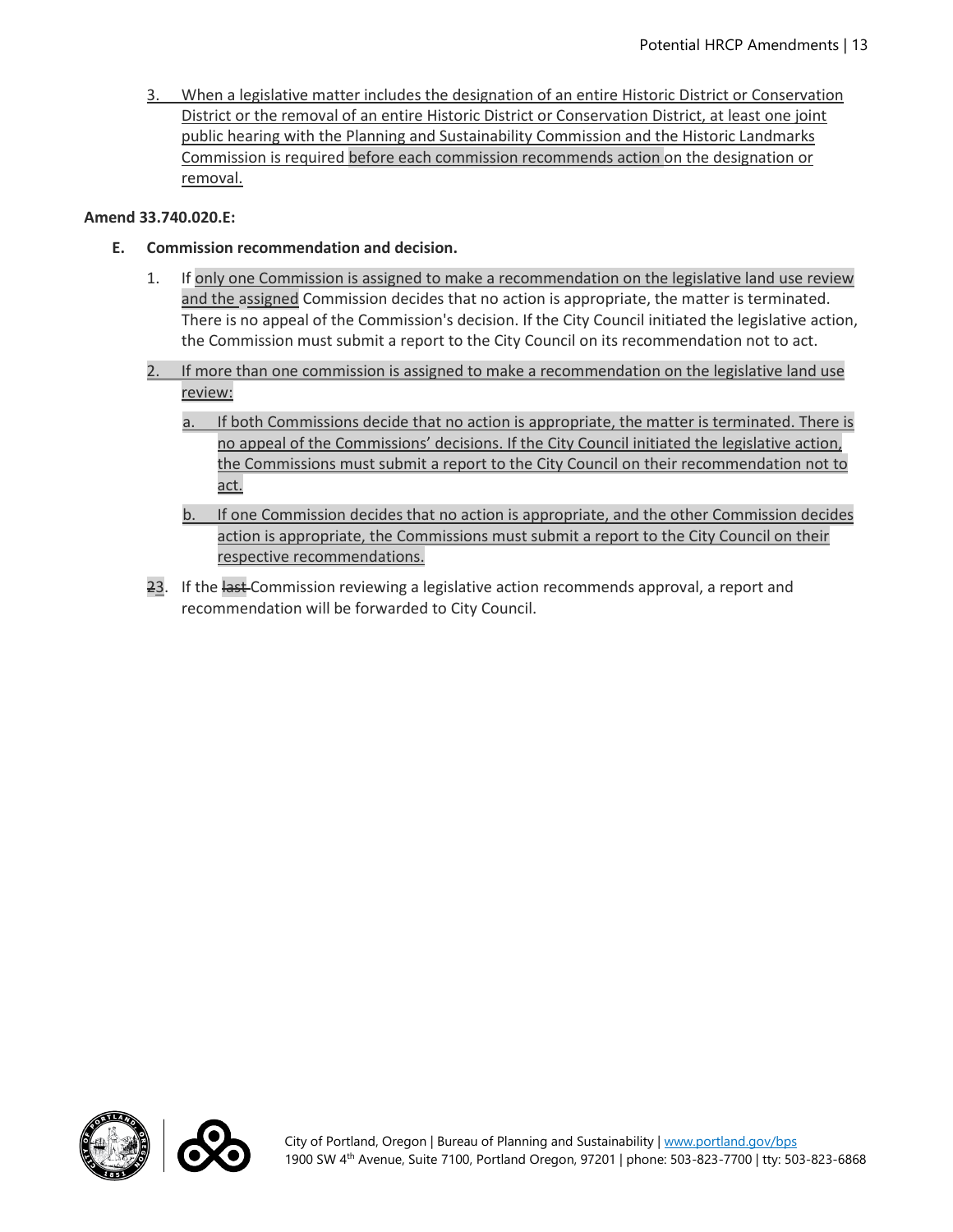# **Amendment #6: Maintain Existing Historic Landmarks Commission Membership Categories**

*This amendment eliminates the Recommended Draft changes to Historic Landmarks Commission membership in Chapter 33.710. This amendment retains the existing membership categories for the Historic Landmarks Commission, including required membership categories for a historian with knowledge of local history, an architectural historian, and an architect.* 

## **Amend 33.710.060.B:**

**B. Membership.** The Historic Landmarks Commission consists of seven members, none of whom may hold public elective office. The Commission must include a historian with knowledge of local history; an architectural historian; an architect; two members from the following: landscape architecture, real estate, construction, community development, urban planning, archeology, law, finance, cultural geography, cultural anthropology, or related disciplines; and two members at-large. All members must have demonstrated interest, competence, or knowledge of historic preservation. No more than two members of the Commission may be in the business of buying, selling, leasing, or developing real estate for profit, or be officers of such a business. The members are appointed by the Mayor and confirmed by the City Council.



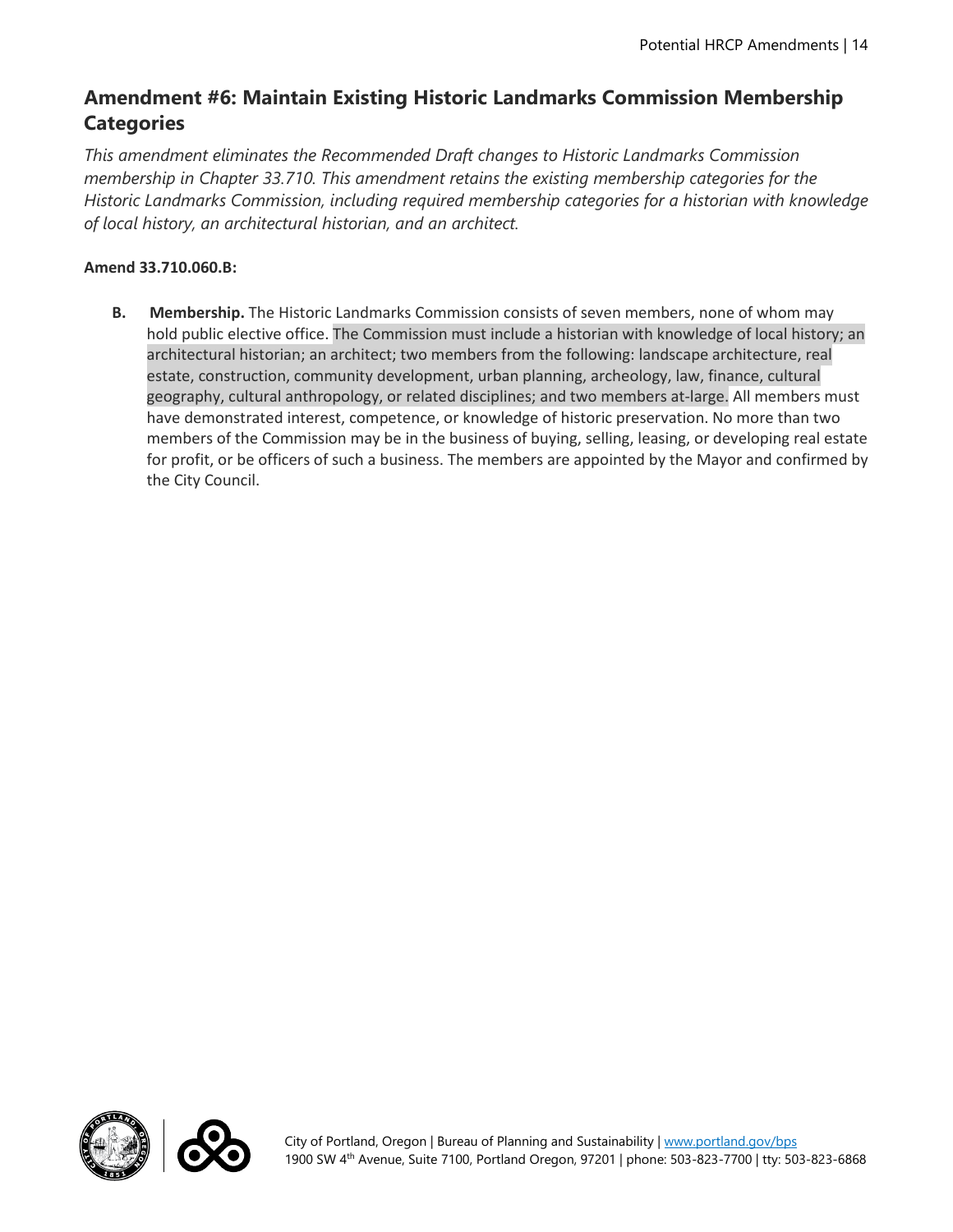# **Amendment #7: Historic Resource Review Procedure Types for New Chinatown/ Japantown Historic District**

*This amendment changes Table 846-3 to revise the historic resource review land use procedure types for development proposals in the New Chinatown/Japantown Historic District. This amendment allows proposals to be processed through a Type II procedure, with a required design advice request meeting, in lieu of a Type III procedure. Note: Numerous amendments affect the footnotes to the historic resource review procedure type tables in Chapter 33.846; Footnote numbering will be adjusted as necessary following the City Council's vote on amendments.*

| <b>Table 846-3</b>                                                                                                           |                   |                                                               |                    |  |
|------------------------------------------------------------------------------------------------------------------------------|-------------------|---------------------------------------------------------------|--------------------|--|
|                                                                                                                              |                   | Review procedures for proposals within Historic Districts     |                    |  |
| Proposal                                                                                                                     | Zone              | <b>Threshold</b>                                              | <b>Review Type</b> |  |
|                                                                                                                              | All               | Contributing resource                                         | Type III           |  |
| Relocation                                                                                                                   |                   | Contributing accessory structure                              | Type II            |  |
|                                                                                                                              | All               | Project value                                                 |                    |  |
|                                                                                                                              | RF-RH             | > \$459,450 Floor area > 5,000 sq.                            | Type III           |  |
| New structure                                                                                                                |                   | ft. $[1]$                                                     |                    |  |
| New accessory structure                                                                                                      |                   | Project value                                                 |                    |  |
|                                                                                                                              |                   | ≤ \$459,450 Floor area > 800 sq. ft.                          | Type II            |  |
|                                                                                                                              |                   | and $\leq 5,000$ sq. ft.                                      |                    |  |
|                                                                                                                              |                   | Floor area $\leq 800$ sq. ft.                                 | Type Ix            |  |
| Window replacement                                                                                                           | <b>RF-R2.5</b>    |                                                               | Type I             |  |
| Mechanical equipment                                                                                                         | All               |                                                               | Type I             |  |
| <b>Awnings</b>                                                                                                               | All               |                                                               | Type I             |  |
| Signs                                                                                                                        | $C, E, I, RX, CI$ | Sign area                                                     | Type Ix            |  |
|                                                                                                                              | All               | $<$ 450 sq. ft.                                               |                    |  |
|                                                                                                                              | C, E, I, RX, CI   | Affected facade or roof area >50<br>sq. ft. and < 500 sq. ft. | Type Ix            |  |
| Alteration to the exterior of a structure<br>Alteration to the exterior of a structure                                       |                   | Affected facade or roof area ≤ 50<br>sq. ft.                  | Type I             |  |
|                                                                                                                              | RF-RHM4           | Affected facade or roof area < 150<br>sq. ft.                 | Type I             |  |
| Historic restoration                                                                                                         | RF-RHAII          |                                                               | Type I             |  |
| Alteration to accommodate persons with<br>disabilities, seismic improvements, or solar<br>energy systems.                    | All               |                                                               | Type I             |  |
| Paving and landscaping                                                                                                       | $\Delta$ ll       | Affected site area < 800 sq. ft.                              | Type I             |  |
| Any other non-exempt exterior alteration or<br>historic restoration proposal                                                 | All               | Project value<br>$>$ \$459,450 $[1]$                          | Type III           |  |
|                                                                                                                              |                   | Project value<br>$\le$ \$459,450                              | Type II            |  |
| [1] Proposals in the New Chinatown/Japantown Historic District may choose a Type II review procedure. In this case, a design |                   |                                                               |                    |  |
| advice request is required. See 33.730.050.B. The application for historic resource review may not be submitted before the   |                   |                                                               |                    |  |

required design advice request is held.



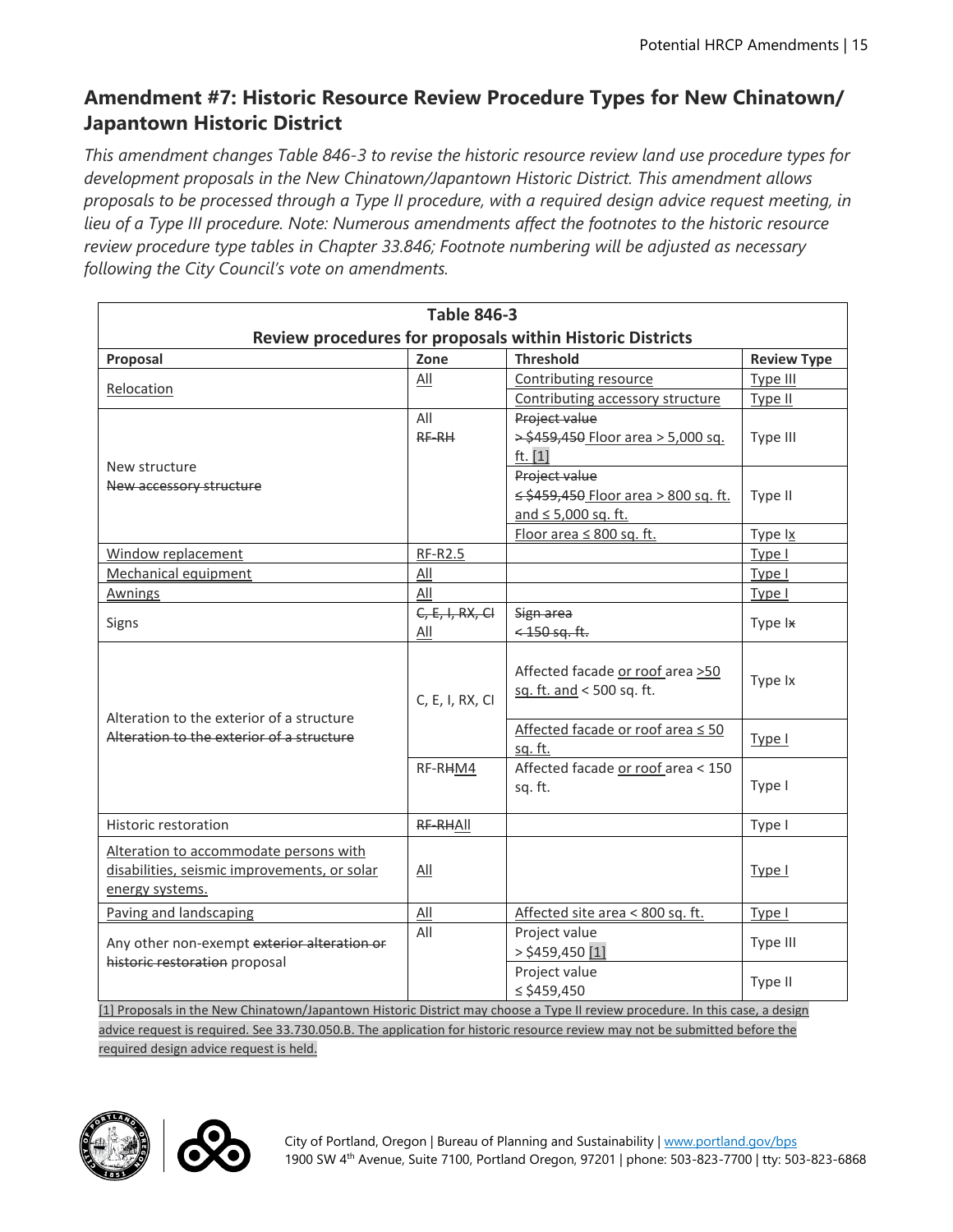# **Amendment #8: Minor and Technical Amendments**

*The following are minor and technical amendments identified by BPS staff to improve the clarity of the zoning code and to resolve minor errors and omissions present in the Recommended Draft.* 

## **Amendment #8A**

*This amendment restores an inadvertent deletion that occurred with the Shelter to Housing Continuum Project. Reference to Daycare in the use notation number [9] in Table 140-1 was inadvertently deleted and should be restored.* 

## **Amend footnote [9] in Table 140-1:**

- 9. Daycare and Community Service in the I zones. This regulation applies to all parts of Table 140-1 that have a [9].
	- a. Short term and mass shelters are prohibited. Outdoor shelters are regulated by Chapter 33.285, Short Term, Mass, and Outdoor Shelters.
	- b. Daycare and aAll other Community Service uses up to 3,000 square feet of net building area are allowed. Uses larger than 3,000 square feet of net building area are a conditional use.

## **Amendment #8B**

*This amendment incorporates the new historic resource types National Register Landmark and National Register district into the Design Overlay Zone chapter and provides clarity as to where the Historic Resource Overlay Zone applies and where the Design Overlay Zone applies in situation where both are present.* 

## **Amend 33.420.025:**

## **33.420.025 Where These Regulations Apply**

The regulations of this chapter apply to all design overlay zones. Meeting the regulations of this chapter may also be a requirement of a plan district, other overlay zone, or as a condition of approval of a quasi-judicial decision. This chapter does not apply to sites located within the Historic Resources overlay zonethe boundary of a Historic Landmark, Conservation Landmark, Historic District, or Conservation District.



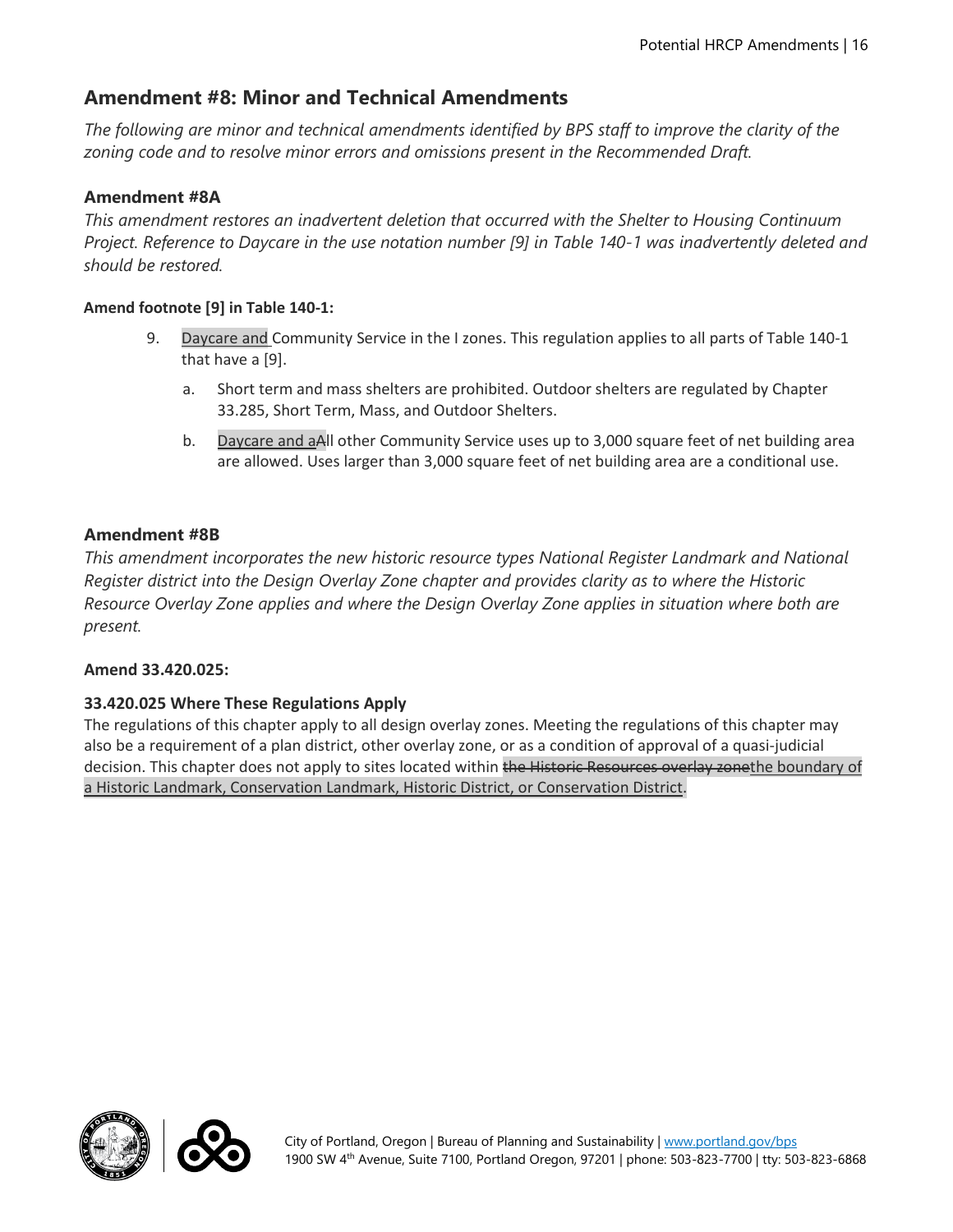## **Amendment #8C**

*This amendment narrows the Recommended Draft's new exemption to demolition review for certain detached accessory structures to just commercial and residential zones. The Recommended Draft defaulted the new exemption to all zones, but this change will ensure that detached accessory structures significant to atypical Historic and Conservation Districts—such as reservoir houses and comfort stations in open space zones—remain subject to historic resource demolition protections.* 

*Note: Chapter 33.445 is replaced in its entirety, so strikethrough and underline are not used to show potential changes to this chapter. Text shading is used for informational purposes to highlight where this potential code amendments depart from the Recommended Draft code language.*

#### **Amend 33.445.200.E.2.c:**

- 2. Exempt from demolition review. The following are exempt from demolition review:
	- a. Demolition of noncontributing resources;
	- b. Demolition of contributing resources in Historic Districts when demolition is required because:
		- (1) The Bureau of Development Services requires demolition due to an immediate danger to the health, safety, or welfare of the occupants, the owner, or that of the general public, as stated in Section 29.40.030 of Title 29, Property Maintenance Regulations; or
		- (2) The Hearings Officer requires demolition, as provided for in Section 29.60.080 of Title 29, Property Maintenance Regulations;
	- c. Demolition of covered detached accessory structures in C and R zones that are identified as a contributing resource and are 800 square feet or less in total floor area; and
	- d. Alterations to a contributing resource that meet the definition of demolition in Paragraph E.1.b.-e. when the following are met:
		- (1) The alterations are approved through historic resource review; and
		- (2) The historic resource review decision is final, and all appeals have been resolved.

#### **Amend Section 33.445.210.E.2.c:**

- 2. Exempt from demolition review. The following are exempt from demolition review:
	- a. Demolition of noncontributing resources;
	- b. Demolition of contributing resources in Historic Districts when demolition is required because:
		- (1) The Bureau of Development Services requires demolition due to an immediate danger to the health, safety, or welfare of the occupants, the owner, or that of the general public, as stated in Section 29.40.030 of Title 29, Property Maintenance Regulations; or
		- (2) The Hearings Officer requires demolition, as provided for in Section 29.60.080 of Title 29, Property Maintenance Regulations;
	- c. Demolition of covered detached accessory structures in C and R zones that are identified as a contributing resource and are 800 square feet or less in total floor area; and



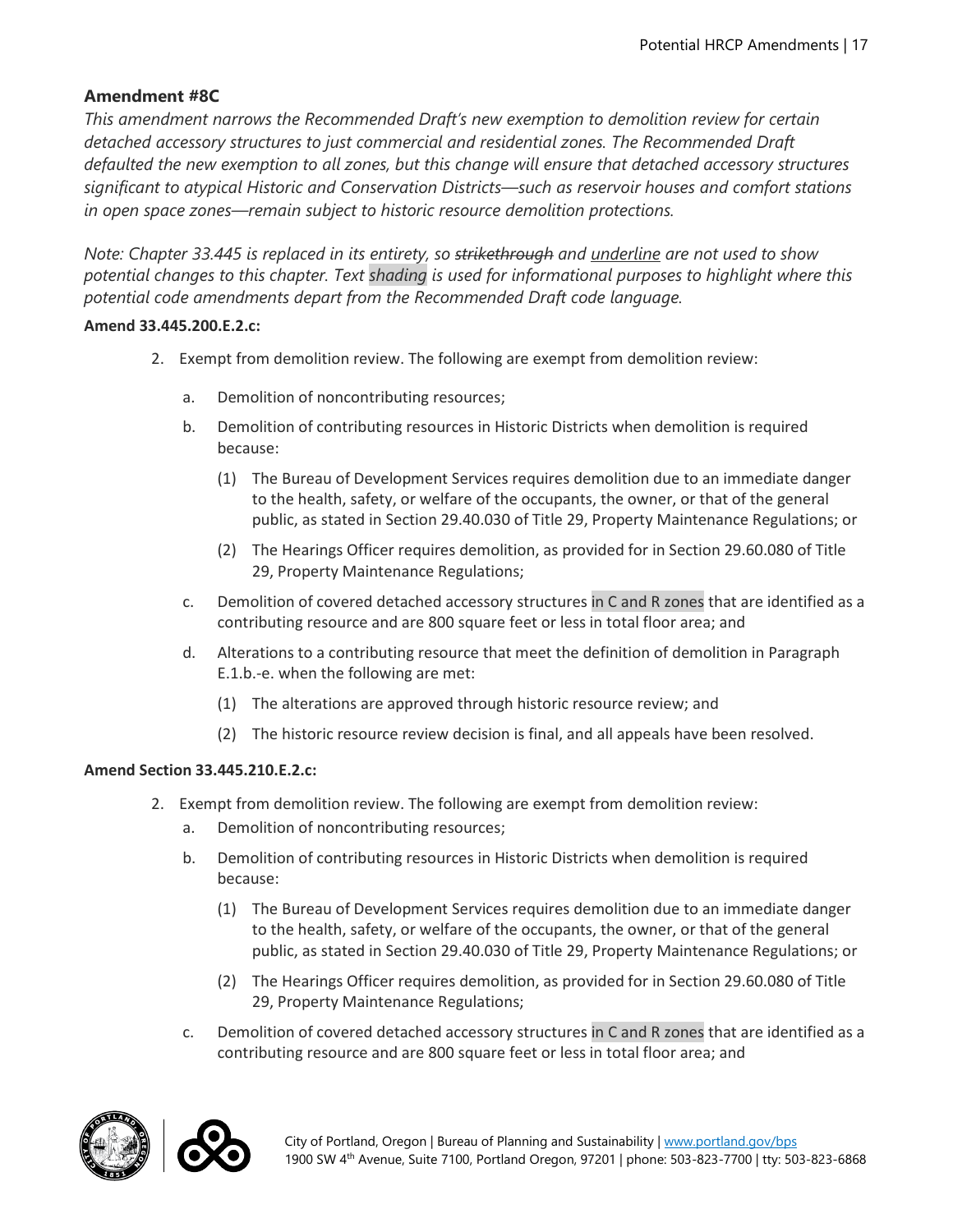- d. Alterations to a contributing resource that meet the definition of demolition in Paragraph E.1.b.-e. when the following are met:
	- (1) The alterations are approved through historic resource review; and
	- (2) The historic resource review decision is final, and all appeals have been resolved.

#### **Amend Section 33.445.220.E.2.c:**

- 2. Exempt from demolition review. The following are exempt from demolition review:
	- a. Demolition of noncontributing resources;
	- b. Demolition of contributing resources in Historic Districts when demolition is required because:
		- (1) The Bureau of Development Services requires demolition due to an immediate danger to the health, safety, or welfare of the occupants, the owner, or that of the general public, as stated in Section 29.40.030 of Title 29, Property Maintenance Regulations; or
		- (2) The Hearings Officer requires demolition, as provided for in Section 29.60.080 of Title 29, Property Maintenance Regulations;
	- c. Demolition of covered detached accessory structures in C and R zones that are identified as a contributing resource and are 800 square feet or less in total floor area; and
	- d. Alterations to a contributing resource that meet the definition of demolition in Paragraph E.1.b.-e. when the following are met:
		- (1) The alterations are approved through historic resource review; and
		- (2) The historic resource review decision is final, and all appeals have been resolved.

#### **Amend Section 33.445.330.B:**

- **B. Exempt from 120-day delay.** The following are exempt from 120-day delay:
	- 1. Demolition of noncontributing resources;
	- 2. Significant Resources that are required to be demolished because:
		- a. The Bureau of Development Services requires demolition due to an immediate danger to the health, safety, or welfare of the occupants, the owner, or that of the general public, as stated in Section 29.40.030 of Title 29, Property Maintenance Regulations; or
		- b. The Hearings Officer requires demolition, as provided for in Section 29.60.080 of Title 29, Property Maintenance Regulations.
	- 3. Demolition of covered detached accessory structures in C and R zones that are identified as a contributing resource and are 800 square feet or less in total floor area; and
	- 4. Significant Resources that are located in the public right-of-way and are less than 2 feet in height.



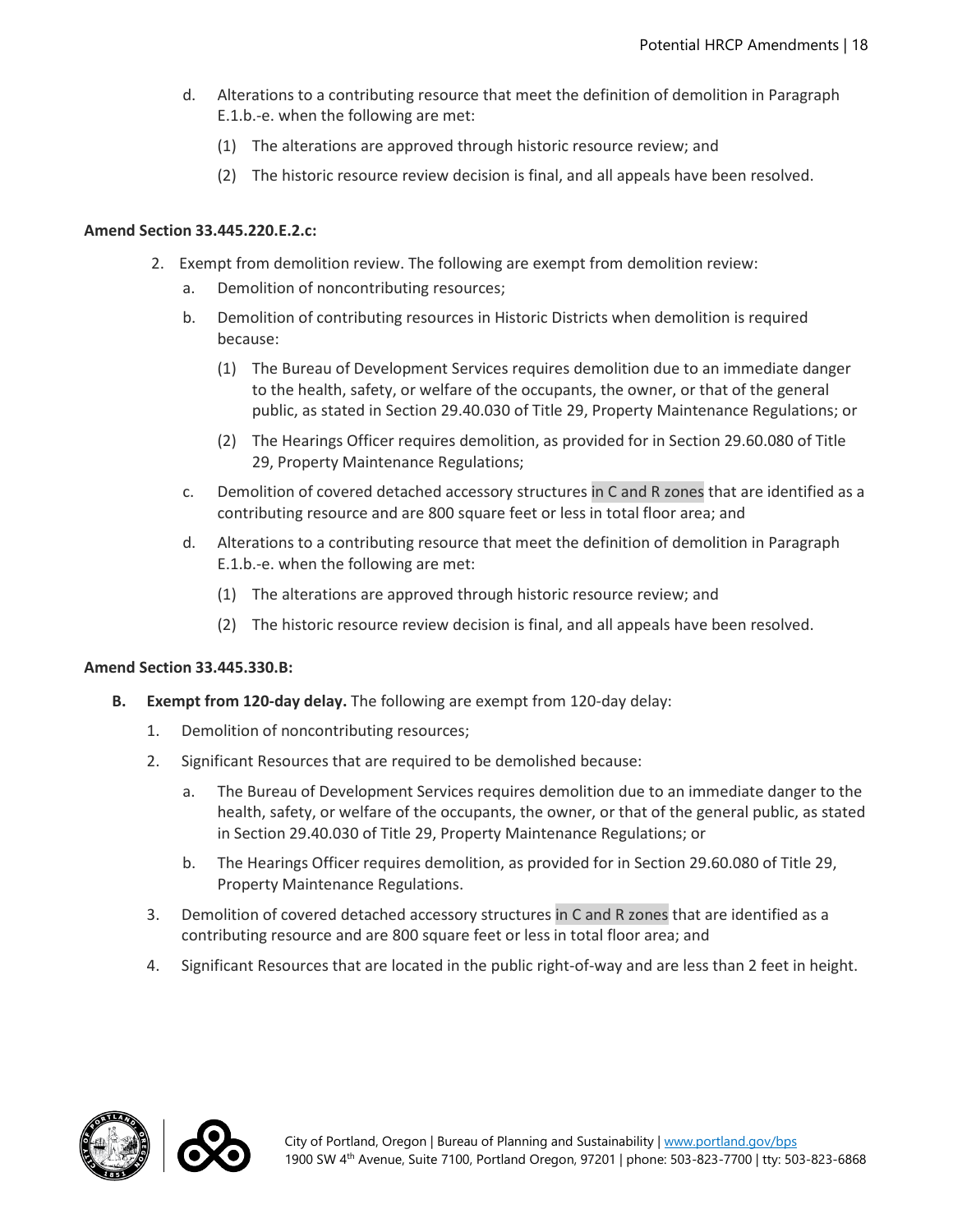## **Amendment #8D**

*This amendment ensures that alterations to Conservation Landmarks and contributing resources in Conservation Districts that are not buildings are subject to historic resource review and not the Community Design Standards. The Community Design Standards are a set of clear-and-objective standards that were written primarily for buildings and would not adequately protect the unique attributes of non-building historic resources, such as freestanding neon signs. This change would allow for better resource-specific design protection for non-building resources than could be achieved through the Community Design Standards.*

*Note: Chapter 33.445 is replaced in its entirety, so strikethrough and underline are not used to show potential changes to this chapter. Text shading is used for informational purposes to highlight where this potential code amendments depart from the Recommended Draft code language.*

#### **Amend Section 33.445.510:**

#### **33.445.510 When Community Design Standards May Be Used**

The Community Design Standards may be used as an alternative to historic resource review for proposals within the boundary of a Conservation Landmark or Conservation District except as follows:

- **A.** Proposals affecting a Conservation Landmark or Conservation District in the Central City plan district are not eligible to use the Community Design Standards as an alternative to historic resource review;
- **B.** Alterations affecting more than 50 percent of the area of any street-facing façade of a Conservation Landmark or contributing resource within a Conservation District are not eligible to use the Community Design Standards as an alternative to historic resource review;
- **C.** Alterations that increase the height of a Conservation Landmark or contributing resource within a Conservation District by 15 feet or more are not eligible to use the Community Design Standards as an alternative to historic resource review;
- **D.** Proposals that meet the definition of demolition in this chapter are not eligible to use the Community Design Standards as an alternative to historic resource review;
- **E.** Proposals to relocate a Conservation Landmark or relocate a contributing resource in a Conservation district that is not a detached accessory structure are not eligible to use the Community Design Standards as an alternative to historic resource review;
- **F.** Alterations to a Conservation Landmark when the Conservation Landmark is not a building or alterations to a contributing resource within a Conservation District when the contributing resource is not a building are not eligible to use the Community Design Standards as an alternative to historic resource review.



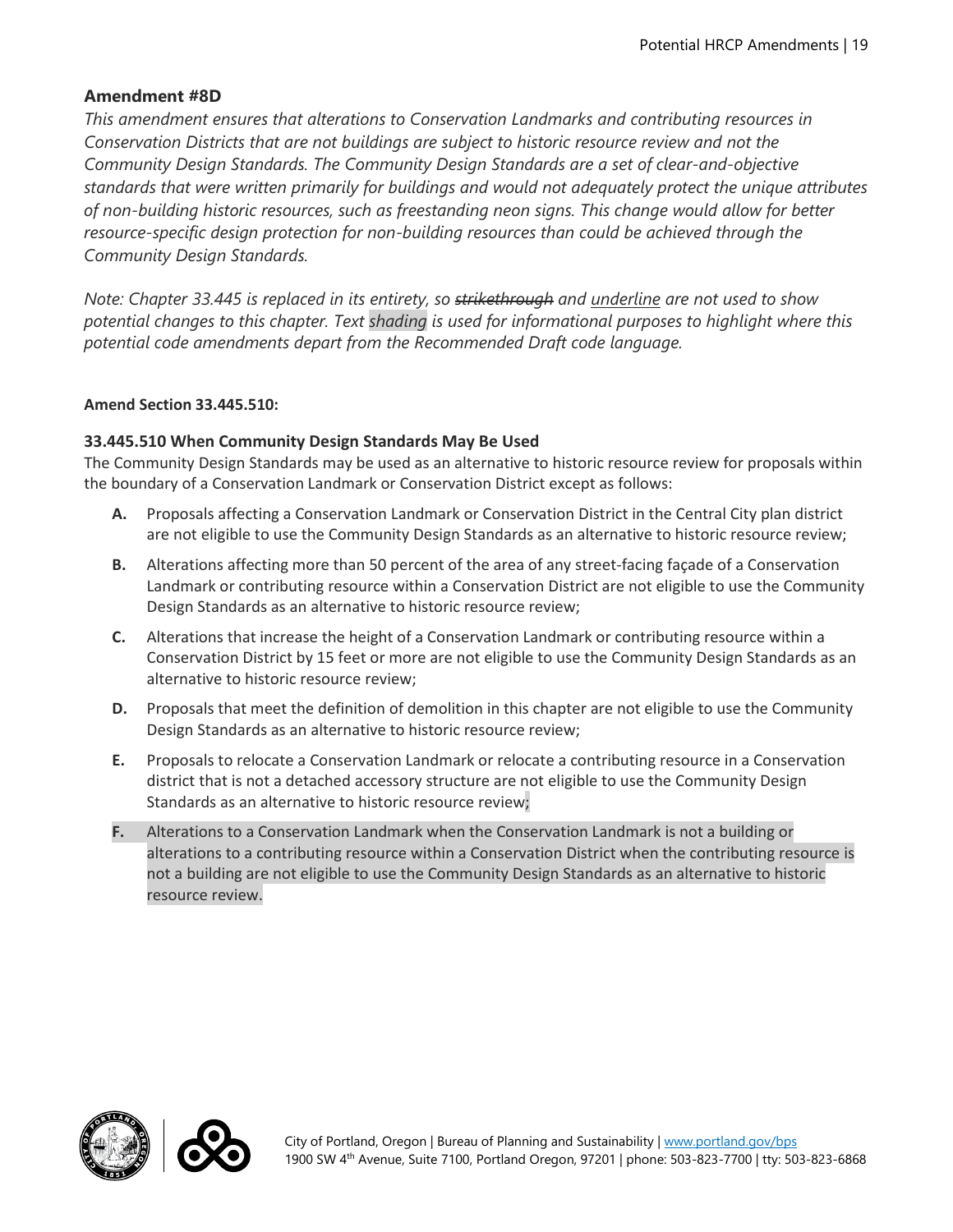## **Amendment #8E**

*This amendment clarifies that the Historic Landmarks Commission, as part of Portland's obligations as a Certified Government, makes recommendations on National Register nominations to the State Advisory Committee on Historic Preservation and National Park Service's Keeper of the National Register.* 

#### **Amend 33.710.060.D.8:**

8. Initiating and coordinating historic preservation and public outreach programs in the City, including reviewingmaking recommendations onfor nNational rRegister statusof Historic Places nominations and making recommendations to other governmental agencies regarding historic preservation programs and issues.

## **Amendment #8F**

*This amendment assigns the Historic Landmarks Commission as the review body for an appeal of an adjustment associated with a designated historic resource.*

#### **Amend 33.720.020.D**

- **D. Historic Landmarks Commission.** Generally, the Historic Landmarks Commission will consider matters related to historic resources. However, because they primarily involve use issues, historic preservation incentive reviews, when subject to a Type III procedure or when they are appeals of a Type II procedure, are assigned to the Hearings Officer. The following land use reviews, when subject to a Type III procedure or when they are appeals of a Type II procedure, are assigned to the Historic Landmarks Commission.
	- 1. Landmark designations, and the removal of landmark designations; and
	- 2. Historic resource review of Historic-and, Conservation, and National Register Landmarks and structuresresources in Historic-or, Conservation, and National Register Districts-;
	- 3. Demolition review of Historic, Conservation, and National Register Landmarks and contributing resources in Historic, Conservation, and National Register Districts; and
	- 4. Adjustments associated with Historic, Conservation, and National Register Landmarks and Historic, Conservation, and National Register Districts.

#### **Amendment #8G**

*This amendment clarifies the language regarding legislative procedures for design guidelines in Historic and Conservation Districts, in addition to the design overlay zone.* 

#### **Amend Section 33.720.030.B:**

**B.** Design Gguidelines infor Historic Districts and Conservation Districts are assigned to the Historic Landmarks Commission, who will make a recommendation to City Councilrequire a recommendation from the Historic Landmarks Commission before being submitted to the City Council for adoption.



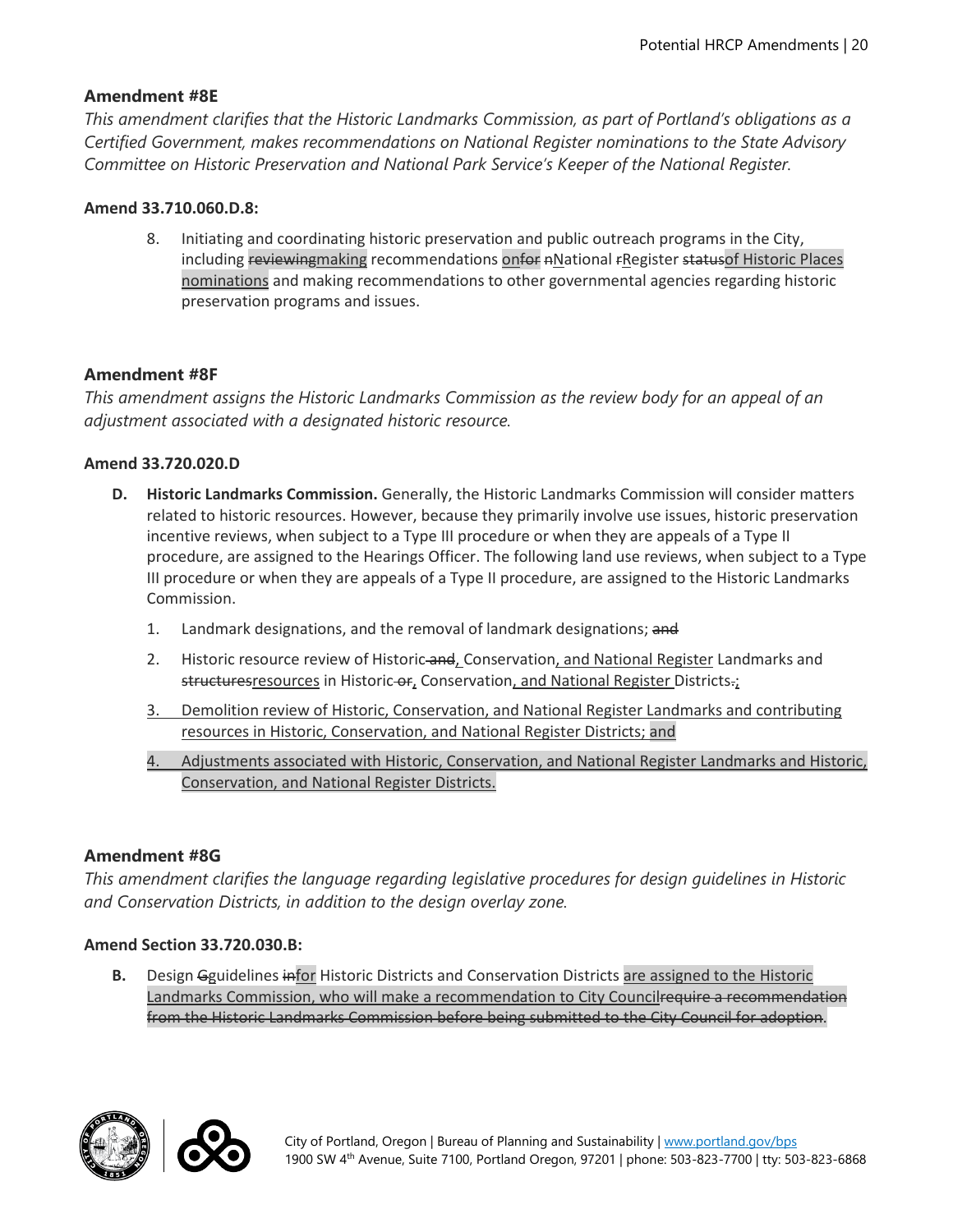#### **Amend Section 33.720.030.C:**

**C.** Design guidelines for the Design overlay zone are assigned to the Design Commission, who will make a recommendation to City Councilrequire a recommendation from the Design Commission before being submitted to the City Council for adoption. In some cases, a joint hearing with the Design and Planning and Sustainability commissions is required. See 33.740.020.

#### **Amend Section 33.720.030.D:**

**D.** Historic Landmark and Conservation Landmark designation and removal and Significant Resource identification and removal are assigned to the Historic Landmarks Commission, who will make a recommendation to City Council.

#### **Amendment #8H**

*This amendment clarifies that Historic and Conservation Districts can be established, amended, or removed through a legislative procedure.*

**Amend Section 33.740.020.A.3 to change the words at the beginning of the subparagraph from** "When a legislative matter includes the designation of an entire Historic District or Conservation District or the removal of an entire Historic District or Conservation District..." to "When a legislative matter includes the designation of a Historic District or Conservation District or the removal of a Historic District or Conservation District..."

#### **Amendment #8I**

*This amendment provides consistent language within the approval criteria for historic designation review. This amendment also adds clarity to an approval criterion for historic designation review to ensure the decision-maker has adequate guidance to apply the criterion.* 

#### **Amend 33.846.030.D.2:**

2. Integrity. The resource has retained physical and associative features from the period of historic significance. For proposals to designate a Conservation Landmark or Conservation District, at least three of the following must be met. For proposals to designate a resource as a contributing resource in a Historic District or Conservation District, at least three of the following must be met. For proposals to designate a Historic Landmark or Historic District, at least four of the following must be met:

a.-g. [No change to Recommended Draft]

#### **Amend 33.846.030.D.3:**

23. Appropriate level of protection. The proposed City designation is appropriate, considering the following. historical or architectural value of the resource and other conflicting values. Levels of protection for City designation are Historic Landmark designation, Conservation Landmark designation, Historic District designation, Conservation District designation, contributing resource in a Historic District, contributing resource in a Conservation District, and no City designation: and

a. The significance and integrity of the resource proposed for designation;



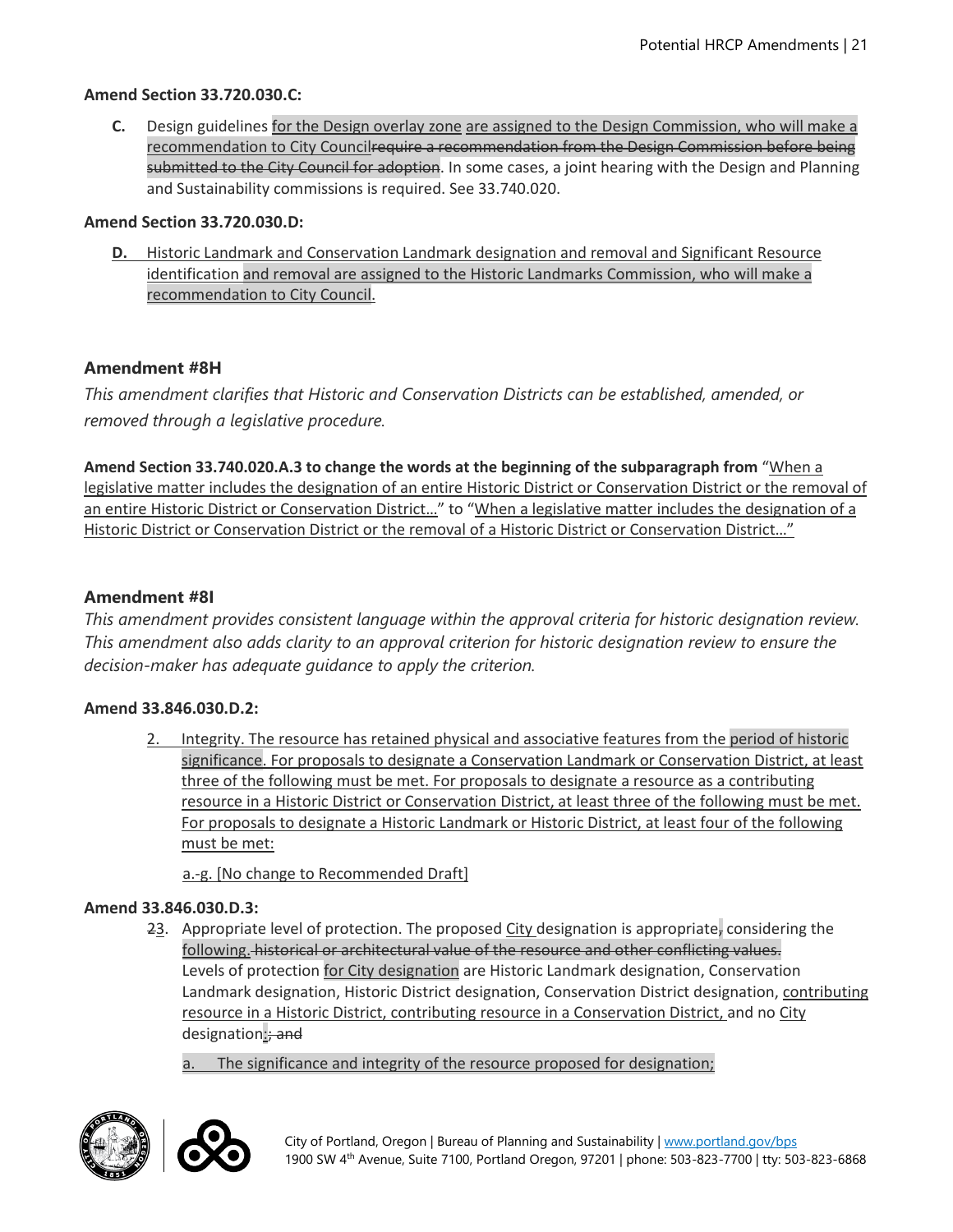- b. The regulatory effects of the proposed level of protection; and
- c. Other values, such as relevant goals and policies in the Comprehensive Plan.
- 3. Owner consent.
	- a. For Historic Landmark or Conservation Landmark designation, the property owner must consent, in writing, to the Historic Landmark or Conservation Landmark designation;
	- b. For Historic District or Conservation District designation all owners of property in the district must consent, in writing, to the Historic District or Conservation District designation at the time of designation.

## **Amendment #8J**

*This amendment clarifies that historic designation removal review allows for both complete removal of a designation, as well as changing the level of protection applied to a specific historic resource. For example, changing a Historic Landmark to a Conservation Landmark changes the level of protection applied to the resource; such a decision does not entirely remove a designation and add an entirely new designation.* 

#### **Amend 33.846.040.A:**

**A. Purpose.** These provisions allow for the removal of the City's City landmark historic designation when it is no longer appropriate. The provisions also allow for the level of protection to be changed from Historic Landmark to Conservation Landmark, and for the boundaries of a Historic Landmark, Conservation Landmark, Historic District, or Conservation District to be reduced. And, these provisions allow for removing the contributing status of resources within a Historic Landmark, Conservation Landmark, Historic District, or Conservation District. This review does not affect a property or district'sresource's listing on the National Register of Historic Places.

#### **Amend 33.846.040.C:**

- **C. Approval criteria.** Proposals to remove the historic designation from a historic resource or change the level of protection of a historic resource will be approved if the review body finds that allone of the following approval criteria are met:
	- 1. [No change to Recommended Draft]
	- 2. Change in level of protection. The goals and polices of the Comprehensive Plan are equally or better met by changing the level of protection of the entire landmark or district from Historic Landmark to Conservation Landmark, from Historic District to Conservation District, or, if the resource is listed in the National Register of Historic Places, by changing the level of protection to National Register Landmark or National Register District; or
	- 23. [No change to Recommended Draft]

## **Amendment #8K Changes to approved historic resource reviews**

*The amendment reduces the procedure type for minor changes to an approved historic resource review. This change allows for refinements to an approved land use review through a lower procedure level. For consistency between similar sections of the code, these amendments affect the procedure tables in both Chapters 33.846 and 33.825.* 



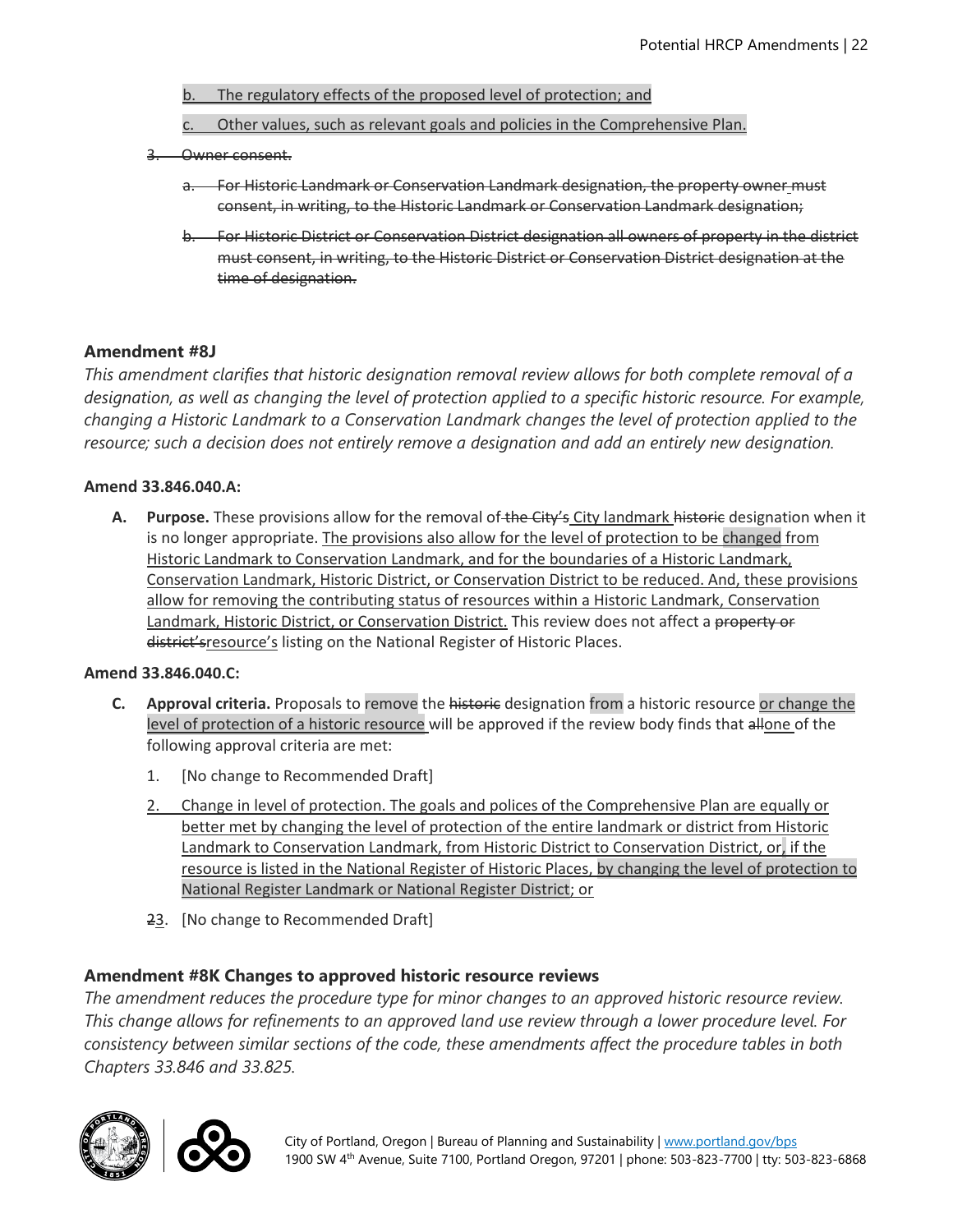*Note: Numerous amendments affect the footnotes to the historic resource review procedure type tables in Chapter 33.846; Footnote numbering will be adjusted as necessary following the City Council's vote on amendments.*

| <b>Table 846-1</b>                                                                                        |                          |                                                               |           |  |  |
|-----------------------------------------------------------------------------------------------------------|--------------------------|---------------------------------------------------------------|-----------|--|--|
| <b>Procedure Types for proposals affecting Historic Landmarks</b>                                         |                          |                                                               |           |  |  |
| Proposal                                                                                                  | Zone                     | <b>Threshold</b>                                              | Procedure |  |  |
| Relocation                                                                                                | All                      | <b>Historic Landmark</b>                                      | Type III  |  |  |
|                                                                                                           |                          | Contributing accessory structure                              | Type II   |  |  |
|                                                                                                           |                          | Floor area<br>$> 5,000$ sq. ft.                               | Type III  |  |  |
| New structure                                                                                             | All                      | Floor area > 800 sq. ft. and ≤<br>5,000 sq. ft.               | Type II   |  |  |
|                                                                                                           |                          | Floor area ≤ 800 sq. ft.                                      | Type Ix   |  |  |
| Alterations of a landmark-designated interior                                                             | All                      | Project value<br>$>$ \$459,450                                | Type III  |  |  |
| public space                                                                                              |                          | Project value<br>$\le$ \$459,450                              | Type II   |  |  |
| Mechanical equipment                                                                                      | All                      | Exterior                                                      | Type Ix   |  |  |
| Awnings                                                                                                   | All                      | New or replacement                                            | Type Ix   |  |  |
| Signs                                                                                                     | $C, E, I, RX, CI$<br>All | Sign area<br>$<$ 450 sq. ft.                                  | Type Ix   |  |  |
|                                                                                                           | RF-RM4                   | Affected facade or roof area < 150<br><u>sq. ft.</u>          | Type I    |  |  |
| Alteration to the exterior of a structure                                                                 | C, E, I, RX, CI          | Affected facade or roof area >50<br>sq. ft. and < 500 sq. ft. | Type Ix   |  |  |
|                                                                                                           |                          | Affected facade or roof area ≤ 50<br>sq. ft.                  | Type I    |  |  |
| Historic restoration                                                                                      | RF-RHAII                 |                                                               | Type I    |  |  |
| Alteration to accommodate persons with<br>disabilities, seismic improvements, or solar<br>energy systems. | All                      |                                                               | Type I    |  |  |
| Paving and landscaping                                                                                    | All                      | Affected site area < 800 sq. ft.                              | Type I    |  |  |
|                                                                                                           |                          | Rooftop mechanical equipment                                  | Type I    |  |  |
| Changes to an approved historic resource<br>review [1]                                                    | All                      | Alteration to ground floor façade                             | Type I    |  |  |
|                                                                                                           |                          | All other changes [2]                                         | Type II   |  |  |
| Any other non-exempt exterior alteration or                                                               | All                      | Project value<br>$>$ \$459,450                                | Type III  |  |  |
| historic restoration proposal                                                                             |                          | Project value<br>$\le$ \$459,450                              | Type II   |  |  |

**Amend Tables 846-1, 846-2, 846-3, and 846-4:**

[1] Changes to an approved historic resource review are reviewed as stated in this table when all of the following are met. Changes to an approved review that do not meet these thresholds are processed through the same procedure as the original review:

1. The original historic resource review has not expired;

2. The building permit for the project has not received final approval;

3. The change will not modify any condition of approval. Changes to an approved exhibit are allowed; and

4. The change alters no more than 30 percent of any façade and does not increase the approved floor area.



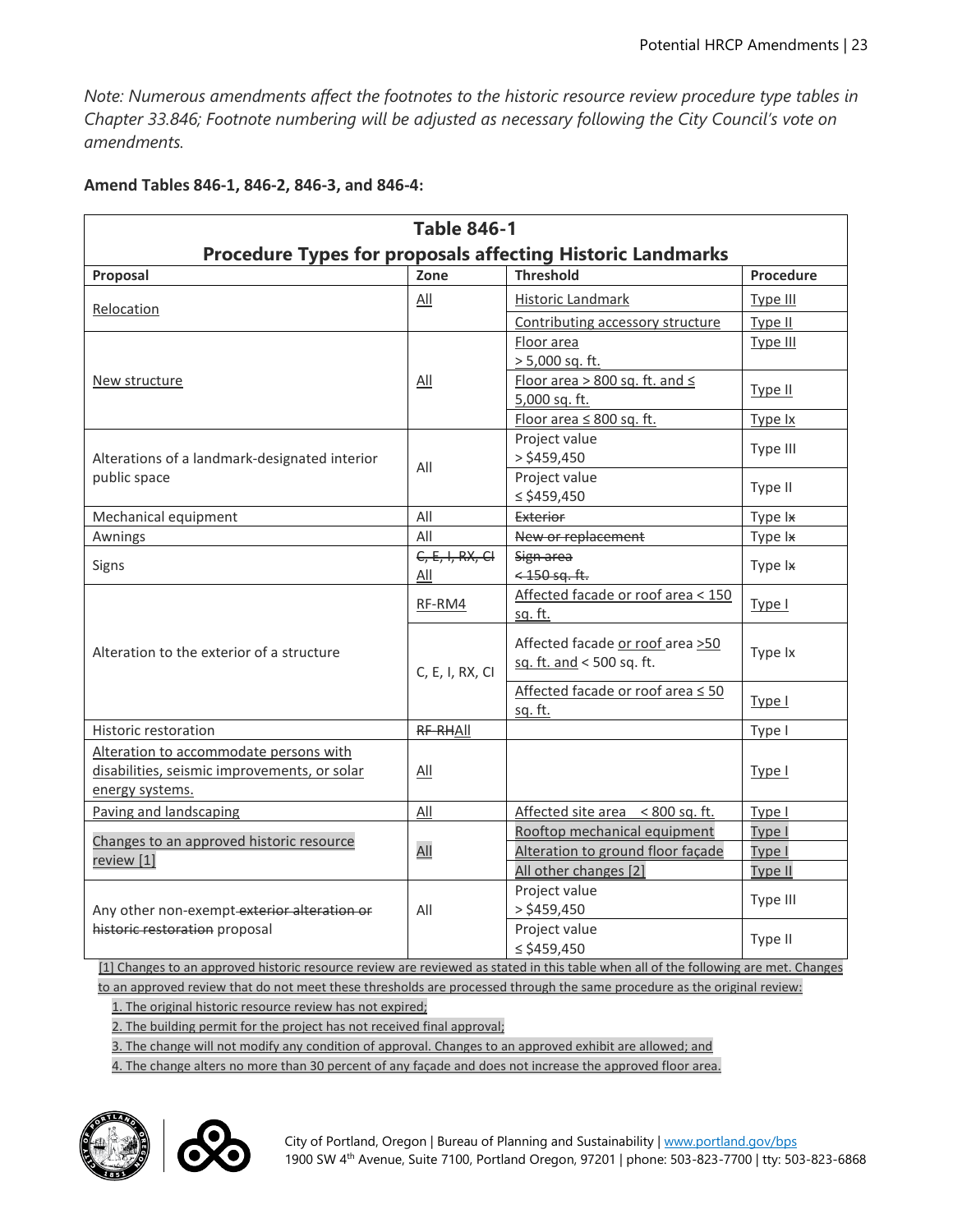[2] If the original historic resource review was processed through a Type I or Ix procedure, then review of a change is processed through the same procedure as the original review.

| <b>Table 846-2</b>                                                                                        |                   |                                                                  |                |  |  |
|-----------------------------------------------------------------------------------------------------------|-------------------|------------------------------------------------------------------|----------------|--|--|
| <b>Procedure Types for proposals affecting Conservation Landmarks</b>                                     |                   |                                                                  |                |  |  |
| Proposal                                                                                                  | Zone              | <b>Threshold</b>                                                 | Procedure      |  |  |
|                                                                                                           |                   | <b>Conservation Landmark</b>                                     | Type III       |  |  |
| Relocation                                                                                                | <b>All</b>        | Contributing accessory                                           | Type Ix        |  |  |
|                                                                                                           |                   | structure                                                        |                |  |  |
|                                                                                                           | <b>All</b>        | Floor area > 800 sq. ft.                                         | Type II        |  |  |
| New structure                                                                                             |                   |                                                                  |                |  |  |
|                                                                                                           |                   | Floor area $\leq 800$ sq. ft.                                    | Type Ix        |  |  |
| Mechanical equipment                                                                                      | All               |                                                                  | Type I         |  |  |
| Awnings                                                                                                   | All               |                                                                  | Type I         |  |  |
| Signs                                                                                                     | $C, E, I, RX, CI$ | Sign area                                                        | Type Ix        |  |  |
|                                                                                                           | All               | $<$ 150 sq. ft.                                                  |                |  |  |
|                                                                                                           | RF-RM4            | Affected facade or roof                                          | Type I         |  |  |
|                                                                                                           |                   | area < 150 sq. ft.                                               |                |  |  |
| Alteration to the exterior of a structure                                                                 | C, E, I, RX, CI   | Affected facade or roof<br>area >50 sq. ft. and < 500<br>sq. ft. | Type Ix        |  |  |
|                                                                                                           |                   | Affected facade or roof<br>area ≤ 50 sq. ft.                     | Type I         |  |  |
| Historic restoration                                                                                      | RF-RHAII          |                                                                  | Type I         |  |  |
| Alteration to accommodate persons with<br>disabilities, seismic improvements, or solar<br>energy systems. | All               |                                                                  | Type I         |  |  |
| Paving and landscaping                                                                                    | All               | Affected site area<br>< 800 sq. ft.                              | Type I         |  |  |
| Changes to an approved historic resource                                                                  |                   | Rooftop mechanical<br>equipment                                  | Type I         |  |  |
| review [1]                                                                                                | All               | Alteration to ground floor<br>façade                             | Type I         |  |  |
|                                                                                                           |                   | All other changes [2]                                            | <b>Type II</b> |  |  |
| Any other non-exempt exterior alteration or<br>historic restoration proposal                              | All               |                                                                  | Type II        |  |  |

[1] Changes to an approved historic resource review are reviewed as stated in this table when all of the following are met. Changes to an approved review that do not meet these thresholds are processed through the same procedure as the original review:

1. The original historic resource review has not expired;

2. The building permit for the project has not received final approval;

3. The change will not modify any condition of approval. Changes to an approved exhibit are allowed; and

4. The change alters no more than 30 percent of any façade and does not increase the approved floor area.

[2] If the original historic resource review was processed through a Type I or Ix procedure, then review of a change is processed through the same procedure as the original review.



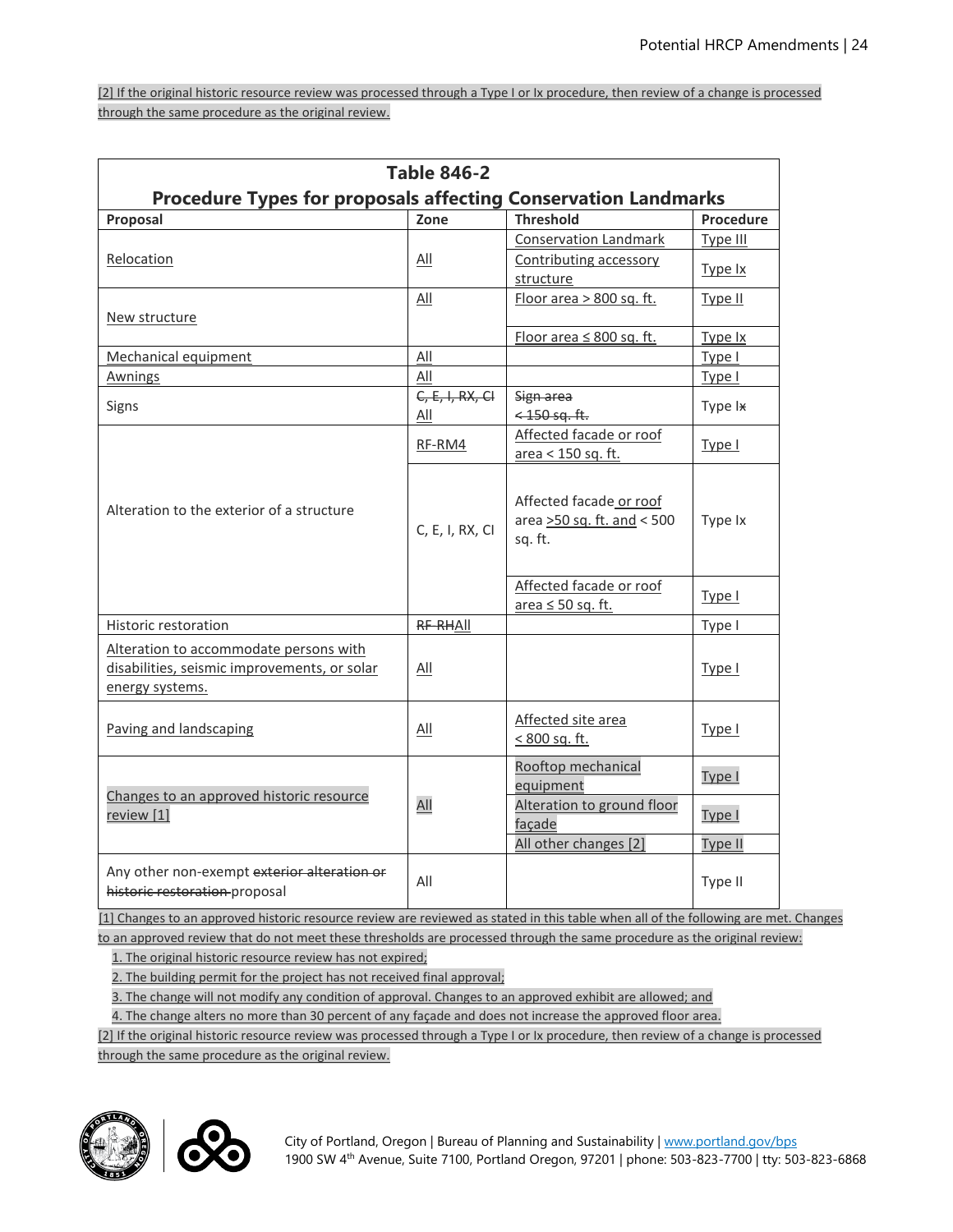| Review procedures for proposals within Historic Districts<br>Zone<br><b>Threshold</b><br><b>Review Type</b><br>Proposal<br>Contributing resource<br>Type III<br>All<br>Relocation<br>Contributing accessory structure<br>Type II<br>All<br>Project value<br>RF-RH<br>> \$459,450 Floor area > 5,000 sq.<br>Type $III_1$<br>ft.<br>New structure<br>Project value<br>New accessory structure<br>≤ \$459,450 Floor area > 800 sq. ft.<br>Type II<br>and $\leq 5,000$ sq. ft.<br>Floor area ≤ 800 sq. ft.<br>Type Ix<br>Window replacement<br><b>RF-R2.5</b><br>Type I<br>$\underline{All}$<br>Mechanical equipment<br>Type I<br>All<br><b>Awnings</b><br>Type I<br>$C, E, I, RX, CI$<br>Sign area<br>Signs<br>Type Ix<br>All<br>$<$ 150 sq. ft.<br>Affected facade or roof area >50<br>Type Ix<br>sq. ft. and < 500 sq. ft.<br>C, E, I, RX, CI<br>Alteration to the exterior of a structure<br>Affected facade or roof area ≤ 50<br>Alteration to the exterior of a structure<br>Type I<br>sq. ft.<br>Affected facade or roof area < 150<br>RF-RHM4<br>Type I<br>sg. ft.<br><b>Historic restoration</b><br>RF-RHAII<br>Type I<br>Alteration to accommodate persons with<br>disabilities, seismic improvements, or solar<br>All<br>Type I<br>energy systems.<br>All<br>Affected site area < 800 sq. ft.<br>Paving and landscaping<br>Type I<br>Rooftop mechanical equipment<br>Type I<br>Changes to an approved historic resource<br>All<br>Alteration to ground floor facade<br>Type I<br>review [1]<br>All other changes [2]<br>Type II<br>All<br>Project value<br>Type III [1]<br>Any other non-exempt exterior alteration or<br>$>$ \$459,450<br>historic restoration proposal<br>Project value<br>Type II<br>≤ \$459,450 | <b>Table 846-3</b> |  |  |  |  |  |
|----------------------------------------------------------------------------------------------------------------------------------------------------------------------------------------------------------------------------------------------------------------------------------------------------------------------------------------------------------------------------------------------------------------------------------------------------------------------------------------------------------------------------------------------------------------------------------------------------------------------------------------------------------------------------------------------------------------------------------------------------------------------------------------------------------------------------------------------------------------------------------------------------------------------------------------------------------------------------------------------------------------------------------------------------------------------------------------------------------------------------------------------------------------------------------------------------------------------------------------------------------------------------------------------------------------------------------------------------------------------------------------------------------------------------------------------------------------------------------------------------------------------------------------------------------------------------------------------------------------------------------------------------------------------------------------------------------------------------|--------------------|--|--|--|--|--|
|                                                                                                                                                                                                                                                                                                                                                                                                                                                                                                                                                                                                                                                                                                                                                                                                                                                                                                                                                                                                                                                                                                                                                                                                                                                                                                                                                                                                                                                                                                                                                                                                                                                                                                                            |                    |  |  |  |  |  |
|                                                                                                                                                                                                                                                                                                                                                                                                                                                                                                                                                                                                                                                                                                                                                                                                                                                                                                                                                                                                                                                                                                                                                                                                                                                                                                                                                                                                                                                                                                                                                                                                                                                                                                                            |                    |  |  |  |  |  |
|                                                                                                                                                                                                                                                                                                                                                                                                                                                                                                                                                                                                                                                                                                                                                                                                                                                                                                                                                                                                                                                                                                                                                                                                                                                                                                                                                                                                                                                                                                                                                                                                                                                                                                                            |                    |  |  |  |  |  |
|                                                                                                                                                                                                                                                                                                                                                                                                                                                                                                                                                                                                                                                                                                                                                                                                                                                                                                                                                                                                                                                                                                                                                                                                                                                                                                                                                                                                                                                                                                                                                                                                                                                                                                                            |                    |  |  |  |  |  |
|                                                                                                                                                                                                                                                                                                                                                                                                                                                                                                                                                                                                                                                                                                                                                                                                                                                                                                                                                                                                                                                                                                                                                                                                                                                                                                                                                                                                                                                                                                                                                                                                                                                                                                                            |                    |  |  |  |  |  |
|                                                                                                                                                                                                                                                                                                                                                                                                                                                                                                                                                                                                                                                                                                                                                                                                                                                                                                                                                                                                                                                                                                                                                                                                                                                                                                                                                                                                                                                                                                                                                                                                                                                                                                                            |                    |  |  |  |  |  |
|                                                                                                                                                                                                                                                                                                                                                                                                                                                                                                                                                                                                                                                                                                                                                                                                                                                                                                                                                                                                                                                                                                                                                                                                                                                                                                                                                                                                                                                                                                                                                                                                                                                                                                                            |                    |  |  |  |  |  |
|                                                                                                                                                                                                                                                                                                                                                                                                                                                                                                                                                                                                                                                                                                                                                                                                                                                                                                                                                                                                                                                                                                                                                                                                                                                                                                                                                                                                                                                                                                                                                                                                                                                                                                                            |                    |  |  |  |  |  |
|                                                                                                                                                                                                                                                                                                                                                                                                                                                                                                                                                                                                                                                                                                                                                                                                                                                                                                                                                                                                                                                                                                                                                                                                                                                                                                                                                                                                                                                                                                                                                                                                                                                                                                                            |                    |  |  |  |  |  |
|                                                                                                                                                                                                                                                                                                                                                                                                                                                                                                                                                                                                                                                                                                                                                                                                                                                                                                                                                                                                                                                                                                                                                                                                                                                                                                                                                                                                                                                                                                                                                                                                                                                                                                                            |                    |  |  |  |  |  |
|                                                                                                                                                                                                                                                                                                                                                                                                                                                                                                                                                                                                                                                                                                                                                                                                                                                                                                                                                                                                                                                                                                                                                                                                                                                                                                                                                                                                                                                                                                                                                                                                                                                                                                                            |                    |  |  |  |  |  |
|                                                                                                                                                                                                                                                                                                                                                                                                                                                                                                                                                                                                                                                                                                                                                                                                                                                                                                                                                                                                                                                                                                                                                                                                                                                                                                                                                                                                                                                                                                                                                                                                                                                                                                                            |                    |  |  |  |  |  |
|                                                                                                                                                                                                                                                                                                                                                                                                                                                                                                                                                                                                                                                                                                                                                                                                                                                                                                                                                                                                                                                                                                                                                                                                                                                                                                                                                                                                                                                                                                                                                                                                                                                                                                                            |                    |  |  |  |  |  |
|                                                                                                                                                                                                                                                                                                                                                                                                                                                                                                                                                                                                                                                                                                                                                                                                                                                                                                                                                                                                                                                                                                                                                                                                                                                                                                                                                                                                                                                                                                                                                                                                                                                                                                                            |                    |  |  |  |  |  |
|                                                                                                                                                                                                                                                                                                                                                                                                                                                                                                                                                                                                                                                                                                                                                                                                                                                                                                                                                                                                                                                                                                                                                                                                                                                                                                                                                                                                                                                                                                                                                                                                                                                                                                                            |                    |  |  |  |  |  |
|                                                                                                                                                                                                                                                                                                                                                                                                                                                                                                                                                                                                                                                                                                                                                                                                                                                                                                                                                                                                                                                                                                                                                                                                                                                                                                                                                                                                                                                                                                                                                                                                                                                                                                                            |                    |  |  |  |  |  |
|                                                                                                                                                                                                                                                                                                                                                                                                                                                                                                                                                                                                                                                                                                                                                                                                                                                                                                                                                                                                                                                                                                                                                                                                                                                                                                                                                                                                                                                                                                                                                                                                                                                                                                                            |                    |  |  |  |  |  |
|                                                                                                                                                                                                                                                                                                                                                                                                                                                                                                                                                                                                                                                                                                                                                                                                                                                                                                                                                                                                                                                                                                                                                                                                                                                                                                                                                                                                                                                                                                                                                                                                                                                                                                                            |                    |  |  |  |  |  |
|                                                                                                                                                                                                                                                                                                                                                                                                                                                                                                                                                                                                                                                                                                                                                                                                                                                                                                                                                                                                                                                                                                                                                                                                                                                                                                                                                                                                                                                                                                                                                                                                                                                                                                                            |                    |  |  |  |  |  |
|                                                                                                                                                                                                                                                                                                                                                                                                                                                                                                                                                                                                                                                                                                                                                                                                                                                                                                                                                                                                                                                                                                                                                                                                                                                                                                                                                                                                                                                                                                                                                                                                                                                                                                                            |                    |  |  |  |  |  |
|                                                                                                                                                                                                                                                                                                                                                                                                                                                                                                                                                                                                                                                                                                                                                                                                                                                                                                                                                                                                                                                                                                                                                                                                                                                                                                                                                                                                                                                                                                                                                                                                                                                                                                                            |                    |  |  |  |  |  |
|                                                                                                                                                                                                                                                                                                                                                                                                                                                                                                                                                                                                                                                                                                                                                                                                                                                                                                                                                                                                                                                                                                                                                                                                                                                                                                                                                                                                                                                                                                                                                                                                                                                                                                                            |                    |  |  |  |  |  |
|                                                                                                                                                                                                                                                                                                                                                                                                                                                                                                                                                                                                                                                                                                                                                                                                                                                                                                                                                                                                                                                                                                                                                                                                                                                                                                                                                                                                                                                                                                                                                                                                                                                                                                                            |                    |  |  |  |  |  |
|                                                                                                                                                                                                                                                                                                                                                                                                                                                                                                                                                                                                                                                                                                                                                                                                                                                                                                                                                                                                                                                                                                                                                                                                                                                                                                                                                                                                                                                                                                                                                                                                                                                                                                                            |                    |  |  |  |  |  |
|                                                                                                                                                                                                                                                                                                                                                                                                                                                                                                                                                                                                                                                                                                                                                                                                                                                                                                                                                                                                                                                                                                                                                                                                                                                                                                                                                                                                                                                                                                                                                                                                                                                                                                                            |                    |  |  |  |  |  |
|                                                                                                                                                                                                                                                                                                                                                                                                                                                                                                                                                                                                                                                                                                                                                                                                                                                                                                                                                                                                                                                                                                                                                                                                                                                                                                                                                                                                                                                                                                                                                                                                                                                                                                                            |                    |  |  |  |  |  |
|                                                                                                                                                                                                                                                                                                                                                                                                                                                                                                                                                                                                                                                                                                                                                                                                                                                                                                                                                                                                                                                                                                                                                                                                                                                                                                                                                                                                                                                                                                                                                                                                                                                                                                                            |                    |  |  |  |  |  |
|                                                                                                                                                                                                                                                                                                                                                                                                                                                                                                                                                                                                                                                                                                                                                                                                                                                                                                                                                                                                                                                                                                                                                                                                                                                                                                                                                                                                                                                                                                                                                                                                                                                                                                                            |                    |  |  |  |  |  |
|                                                                                                                                                                                                                                                                                                                                                                                                                                                                                                                                                                                                                                                                                                                                                                                                                                                                                                                                                                                                                                                                                                                                                                                                                                                                                                                                                                                                                                                                                                                                                                                                                                                                                                                            |                    |  |  |  |  |  |
|                                                                                                                                                                                                                                                                                                                                                                                                                                                                                                                                                                                                                                                                                                                                                                                                                                                                                                                                                                                                                                                                                                                                                                                                                                                                                                                                                                                                                                                                                                                                                                                                                                                                                                                            |                    |  |  |  |  |  |
|                                                                                                                                                                                                                                                                                                                                                                                                                                                                                                                                                                                                                                                                                                                                                                                                                                                                                                                                                                                                                                                                                                                                                                                                                                                                                                                                                                                                                                                                                                                                                                                                                                                                                                                            |                    |  |  |  |  |  |
|                                                                                                                                                                                                                                                                                                                                                                                                                                                                                                                                                                                                                                                                                                                                                                                                                                                                                                                                                                                                                                                                                                                                                                                                                                                                                                                                                                                                                                                                                                                                                                                                                                                                                                                            |                    |  |  |  |  |  |
|                                                                                                                                                                                                                                                                                                                                                                                                                                                                                                                                                                                                                                                                                                                                                                                                                                                                                                                                                                                                                                                                                                                                                                                                                                                                                                                                                                                                                                                                                                                                                                                                                                                                                                                            |                    |  |  |  |  |  |
|                                                                                                                                                                                                                                                                                                                                                                                                                                                                                                                                                                                                                                                                                                                                                                                                                                                                                                                                                                                                                                                                                                                                                                                                                                                                                                                                                                                                                                                                                                                                                                                                                                                                                                                            |                    |  |  |  |  |  |
|                                                                                                                                                                                                                                                                                                                                                                                                                                                                                                                                                                                                                                                                                                                                                                                                                                                                                                                                                                                                                                                                                                                                                                                                                                                                                                                                                                                                                                                                                                                                                                                                                                                                                                                            |                    |  |  |  |  |  |
|                                                                                                                                                                                                                                                                                                                                                                                                                                                                                                                                                                                                                                                                                                                                                                                                                                                                                                                                                                                                                                                                                                                                                                                                                                                                                                                                                                                                                                                                                                                                                                                                                                                                                                                            |                    |  |  |  |  |  |

[1] Changes to an approved historic resource review are reviewed as stated in this table when all of the following are met. Changes to an approved review that do not meet these thresholds are processed through the same procedure as the original review:

1. The original historic resource review has not expired;

2. The building permit for the project has not received final approval;

3. The change will not modify any condition of approval. Changes to an approved exhibit are allowed; and

4. The change alters no more than 30 percent of any façade and does not increase the approved floor area.

[2] If the original historic resource review was processed through a Type I or Ix procedure, then review of a change is processed through the same procedure as the original review.



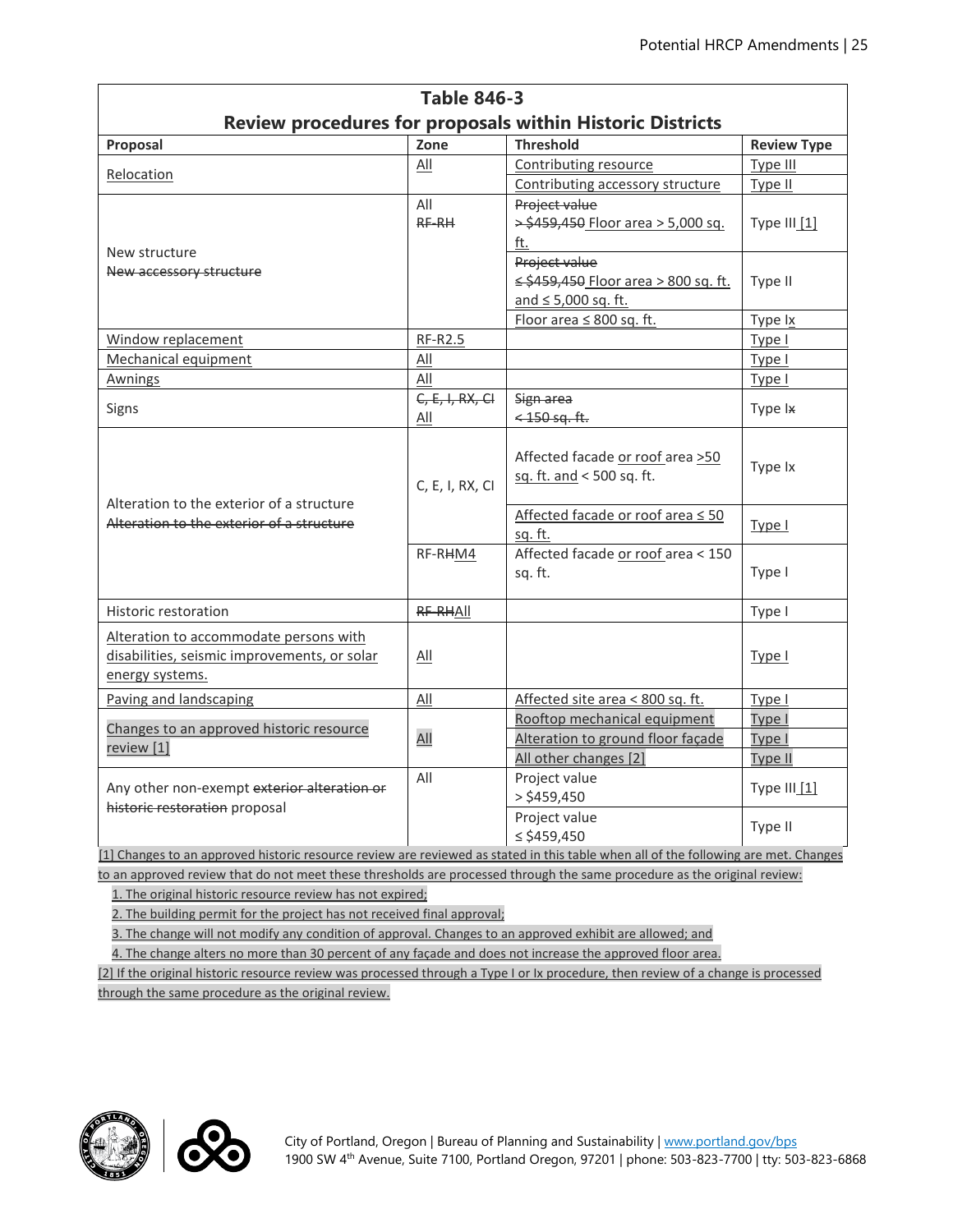| <b>Table 846-4</b>                                                                                        |                          |                                                                  |               |  |  |  |
|-----------------------------------------------------------------------------------------------------------|--------------------------|------------------------------------------------------------------|---------------|--|--|--|
| <b>Review procedures for proposals within Conservation Districts</b>                                      |                          |                                                                  |               |  |  |  |
| Proposal                                                                                                  | Zone                     | <b>Threshold</b>                                                 | <b>Review</b> |  |  |  |
|                                                                                                           |                          |                                                                  | <b>Type</b>   |  |  |  |
|                                                                                                           | All                      | Contributing resource                                            | Type III      |  |  |  |
| Relocation                                                                                                |                          | Contributing accessory<br>structure                              | Type Ix       |  |  |  |
| New structure                                                                                             | All                      | Floor area > 800 sq. ft.                                         | Type II       |  |  |  |
|                                                                                                           |                          | Floor area $\leq 800$ sq. ft.                                    | Type Ix       |  |  |  |
| New accessory structure                                                                                   | RF-RH                    |                                                                  | Type +        |  |  |  |
| Window replacement                                                                                        | RF-R2.5                  |                                                                  | Type I        |  |  |  |
| Mechanical equipment                                                                                      | All                      |                                                                  | Type I        |  |  |  |
| Awnings                                                                                                   | All                      |                                                                  | Type I        |  |  |  |
| Signs                                                                                                     | $C, E, I, RX, CI$<br>All | Sign area<br>$<$ 150 sq. ft.                                     | Type Ix       |  |  |  |
|                                                                                                           | C, E, I, RX, CI          | Affected facade or roof<br>area >50 sq. ft. and < 500<br>sq. ft. | Type Ix       |  |  |  |
| Alteration to the exterior of a structure<br>Alteration to the exterior of a structure                    |                          | Affected facade or roof<br>area $\leq 50$ sq. ft.                | Type I        |  |  |  |
|                                                                                                           | RF-RHM4                  | Affected facade or roof<br>area < 150 sq. ft.                    | Type I        |  |  |  |
| Historic restoration                                                                                      | RF-RHAII                 |                                                                  | Type I        |  |  |  |
| Alteration to accommodate persons with<br>disabilities, seismic improvements, or solar<br>energy systems. | All                      |                                                                  | Type I        |  |  |  |
| Paving and landscaping                                                                                    | All                      | Affected site area < 800 sq.<br>ft.                              | Type I        |  |  |  |
| Changes to an approved historic resource<br>review [1]                                                    | All                      | Rooftop mechanical<br>equipment                                  | Type I        |  |  |  |
|                                                                                                           |                          | Alteration to ground floor<br>façade                             | Type I        |  |  |  |
|                                                                                                           |                          | All other changes [2]                                            | Type II       |  |  |  |
| Any other non-exempt-exterior alteration or<br>historic restoration proposal                              | All                      |                                                                  | Type II       |  |  |  |

[1] Changes to an approved historic resource review are reviewed as stated in this table when all of the following are met. Changes to an approved review that do not meet these thresholds are processed through the same procedure as the original review:

1. The original historic resource review has not expired;

2. The building permit for the project has not received final approval;

3. The change will not modify any condition of approval. Changes to an approved exhibit are allowed; and

4. The change alters no more than 30 percent of any façade and does not increase the approved floor area.

[2] If the original historic resource review was processed through a Type I or Ix procedure, then review of a change is processed through the same procedure as the original review.



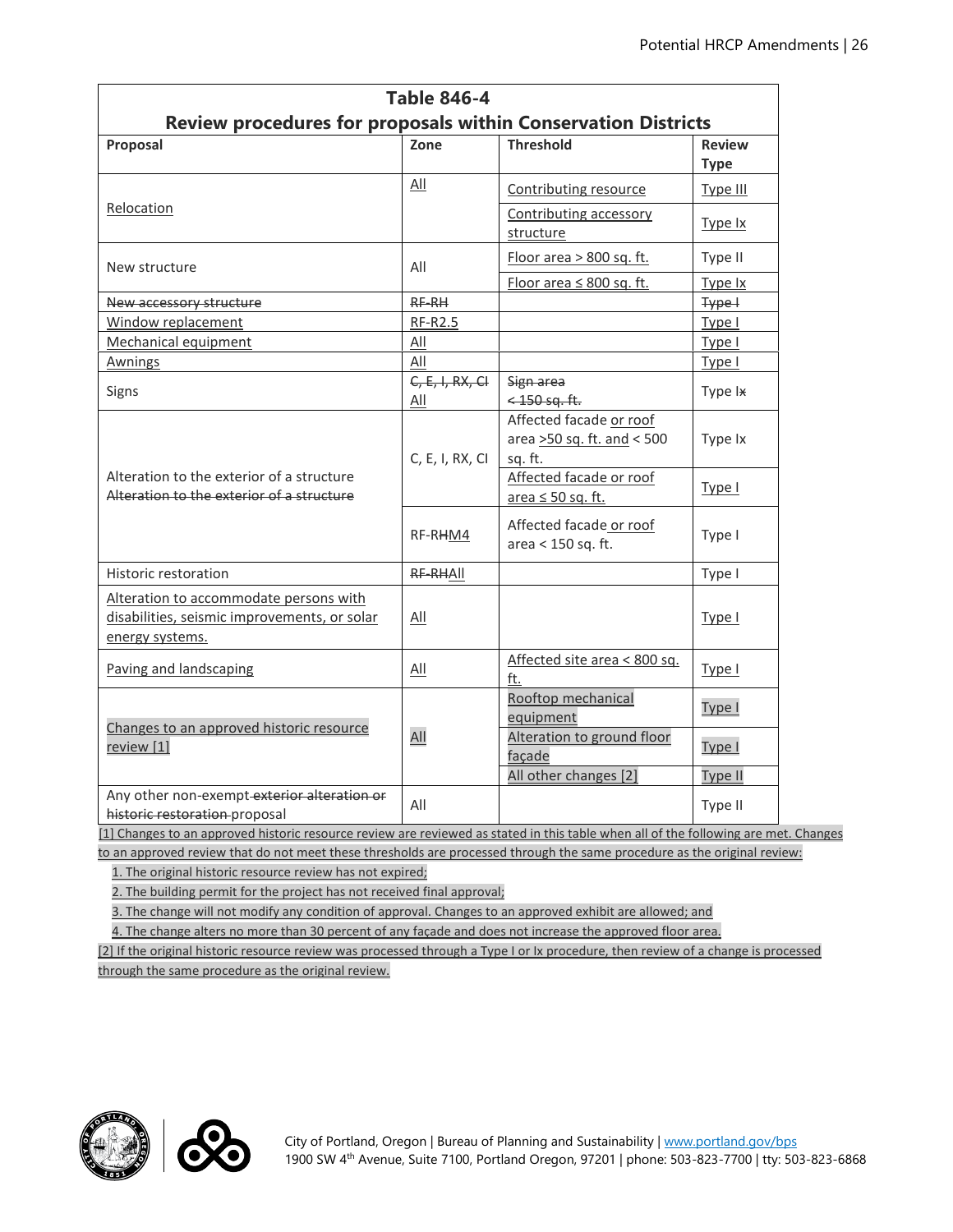#### **Amend 33.825.025:**

#### **33.825.025 Review Procedures**

This section lists procedures for design review for proposals in Design overlay zones. These procedures also apply where design review is required by the regulations of a plan district or overlay zone, or as a condition of approval of a quasi-judicial decision.

The procedures stated in this section supersede procedural and threshold statements in the City's adopted design guidelines documents. Procedures for design review vary with the type of proposal being reviewed and the geographic area in which the site is located. Some proposals in the Central City plan district must provide a model of the approved proposal, as set out in Subsection D.

- **A.** [No change]
- **B.** Minor changes to an approved design review prior to issuance of final permit approval. Minor changes to an approved design review that was originally processed through a Type III procedure are reviewed through a Type II procedure when all of the following are met. Alterations to a structure after the final building permit approval are exempt from this regulation:

1. The original design review has not expired;

- 2. The building permit for the project has not received final approval;
- 3. The change will not modify any condition of approval. Changes to an approved exhibit are allowed; and
- The change alters no more than 30 percent of any façade and does not increase the approved floor area.
- **CB.** [No change]
- **DC.** [No change]

| <b>Table 825-1</b>                                |                                                                              |                                                                                                     |                |  |  |  |
|---------------------------------------------------|------------------------------------------------------------------------------|-----------------------------------------------------------------------------------------------------|----------------|--|--|--|
| <b>Procedure Type for Design Review Proposals</b> |                                                                              |                                                                                                     |                |  |  |  |
| <b>Geographic Area</b>                            | Proposal                                                                     | <b>Threshold</b>                                                                                    | Procedure      |  |  |  |
| Central City Plan District                        | New development or new<br>building(s) on a site with<br>existing development | 1) New floor area is<br>$> 25,000$ s.f. or<br>2) New building height is > 45<br>ft.[1]              | Type III[2]    |  |  |  |
|                                                   |                                                                              | All other new development or<br>new buildings                                                       | Type II        |  |  |  |
|                                                   | Exterior alteration to<br>existing development                               | Addition to an existing building<br>$>$ 45 ft height [1], and adds $>$<br>25,000 s.f. of floor area | Type III $[2]$ |  |  |  |
|                                                   |                                                                              | Exterior alteration affecting 500<br>s.f. or less of façade or roof area                            | Type I         |  |  |  |
|                                                   |                                                                              | All other exterior alterations                                                                      | Type II        |  |  |  |
|                                                   | Changes to an approved<br>design review [3]                                  | Rooftop mechanical equipment                                                                        | Type I         |  |  |  |



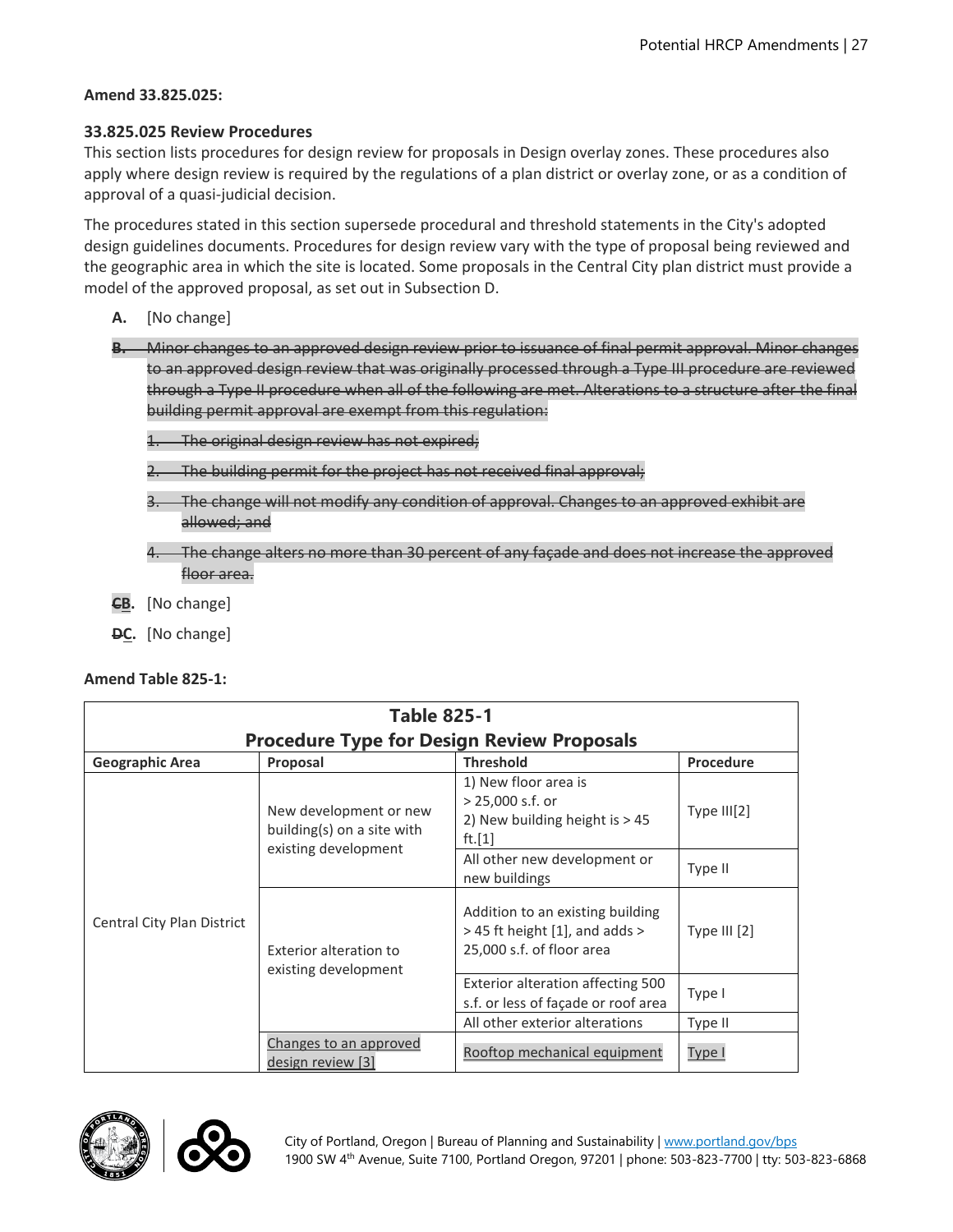|                                             |                                                                              | Alteration to ground floor<br>façade                                                           | Type I       |
|---------------------------------------------|------------------------------------------------------------------------------|------------------------------------------------------------------------------------------------|--------------|
|                                             |                                                                              | All other changes [4]                                                                          | Type II      |
| All Other Areas Subject<br>to Design Review | New development or new<br>building(s) on a site with<br>existing development | 1) New floor area is<br>> 80,000 s.f. or<br>2) New building height is > 65 ft.<br>$[1]$        | Type III [2] |
|                                             |                                                                              | All other new development or<br>new buildings                                                  | Type II      |
|                                             | Exterior alteration to<br>existing development                               | Addition to an existing building<br>> 65 ft height [1], and adds ><br>50,000 s.f of floor area | Type III [2] |
|                                             |                                                                              | Exterior alteration affecting 500<br>s.f. or less of façade or roof area                       | Type I       |
|                                             |                                                                              | All other exterior alteration                                                                  | Type II      |
|                                             | Changes to an approved<br>design review [3]                                  | Rooftop mechanical equipment                                                                   | Type I       |
|                                             |                                                                              | Alteration to ground floor<br>facade                                                           | Type I       |
|                                             |                                                                              | All other changes [4]                                                                          | Type II      |
|                                             | Exterior development not<br>listed above                                     |                                                                                                | Type II      |

[1] The height threshold does not include additional height allowed through a height exception in the bases zone.

[2] An affordable housing project may choose a Type II review procedure if at least 50 percent of the total number of dwelling units on the site are affordable to those earning no more than 60 percent of the area median family income or an affordability level established by Title 30. If a Type II review procedure is chosen, the applicant must provide a letter from the Portland Housing Bureau certifying that the development meets the affordability requirement and any administrative requirements of the Portland Housing Bureau, and a design advice request is required. See 33.730.050.B. The application for design review may not be submitted before the required design advice request is held.

[3] Changes to an approved design review are reviewed as stated in this table when all of the following are met. Changes to an

approved review that do not meet these thresholds are processed through the same procedure as the original review:

1. The original design review has not expired;

2. The building permit for the project has not received final approval;

3. The change will not modify any condition of approval. Changes to an approved exhibit are allowed; and

4. The change alters no more than 30 percent of any façade and does not increase the approved floor area.

[4] If the original design review was processed through a Type I procedure, then review of a change is processed through the same procedure as the original review.



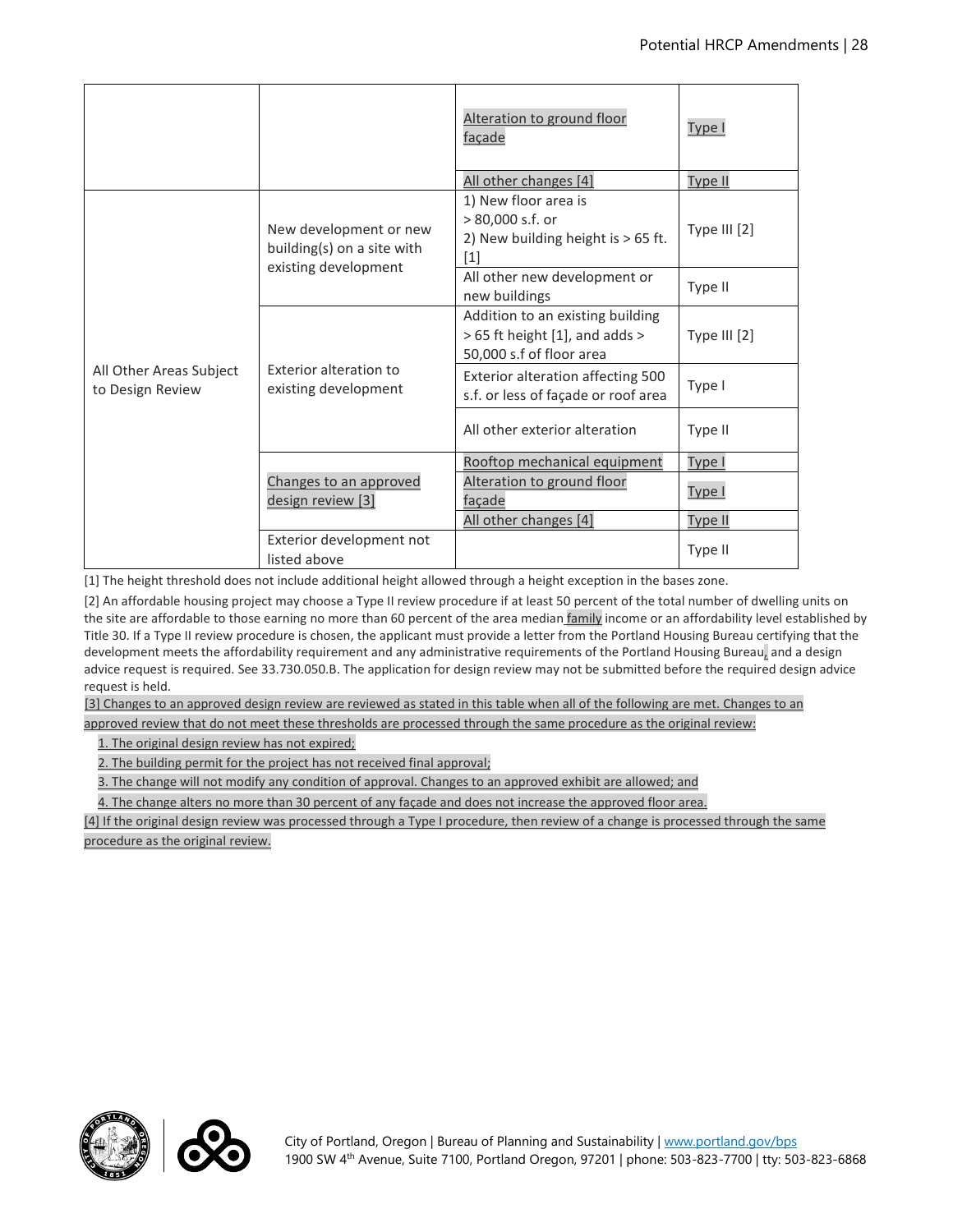## **Amendment #8L**

*This amendment clarifies situations when automatic map amendments are made for historic resources that are listed in the National Register of Historic Places. The amendment provides clarity that removing, amending, or changing the level of protection for landmarks and districts that have gone through an independent local designation procedure is different than for those historic resources that have not gone through an independent local designation procedure.* 

#### **Amend 33.445.100.A.1:**

1. National Register listing. Structures, objects, and sites listed by the federal Keeper of the National Register of Historic Places on or before January 27, 2017 are automatically identified as Historic Landmarks on the Official Zoning Maps. For Historic Landmarks that were listed by the federal Keeper of the National Register of Historic Places on or before January 27, 2017 but have not been independently designated by the City as the result of a legislative or quasi-judicial procedure, any expansion of the boundary by the federal Keeper of the National Register of Historic Places is automatically identified on the Official Zoning Maps. See Section 33.855.075, Automatic Map Amendments for Historic Resources.

#### **Amend 33.445.100.B.2:**

- 2. For Historic Landmarks that were listed by the federal Keeper of the National Register of Historic Places on or before January 27, 2017 but have not been independently designated by the City as the result of a legislative or quasi-judicial procedure, the following is required:
	- a. Removal by the federal Keeper of the National Register of Historic Places automatically removes Historic Landmark designation. Removal by the federal Keeper of the National Register of Historic Places also includes reducing the boundaries of the listed resource. See Section 33.855.075, Automatic Map Amendments for Historic Resources.
	- b. Removing a resource's designation as Historic Landmark or changing the resource's designation from Historic Landmark to Conservation Landmark requires historic designation removal review or a legislative procedure using the approval criteria of Section 33.846.040.C.

#### **Amend 33.445.200.A.1:**

- **A. Designation of a Historic District**
	- 1. National Register listing. Districts listed by the federal Keeper of the National Register of Historic Places or before January 27, 2017 are automatically identified as Historic Districts on the Official Zoning Maps. For Historic Districts that were listed by the federal Keeper of the National Register of Historic Places on or before January 27, 2017 but have not been independently designated by the City as the result of a legislative or quasi-judicial procedure, any expansion of the boundary by the federal Keeper of the National Register of Historic Places is also automatically identified on the Official Zoning Maps. See Section 33.855.075, Automatic Map Amendments for Historic Resources.

#### **Amend 33.445.200.B.2:**

2. For Historic Districts that have not been listed by the federal Keeper of the National Register of Historic Places, reclassifying a contributing resource to noncontributing or reducing the boundary requires historic designation removal review.